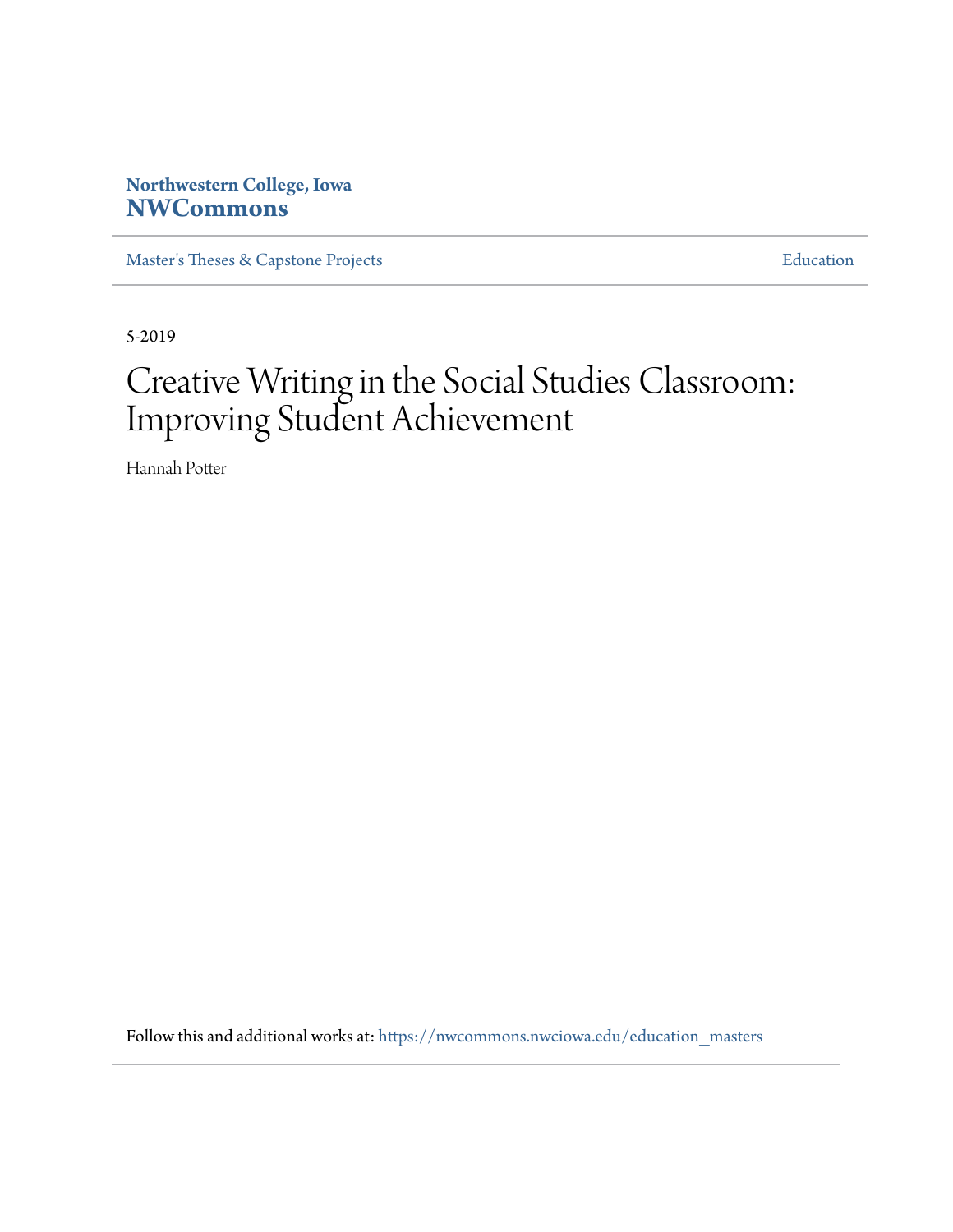Creative Writing in the Social Studies Classroom: Improving Student Achievement

Hannah Potter

Northwestern College

An Action Research Project Presented in Partial Fulfillment of the Requirements For the Degree of Master of Education

May 2019

Dr. Sara Waring-Tiedeman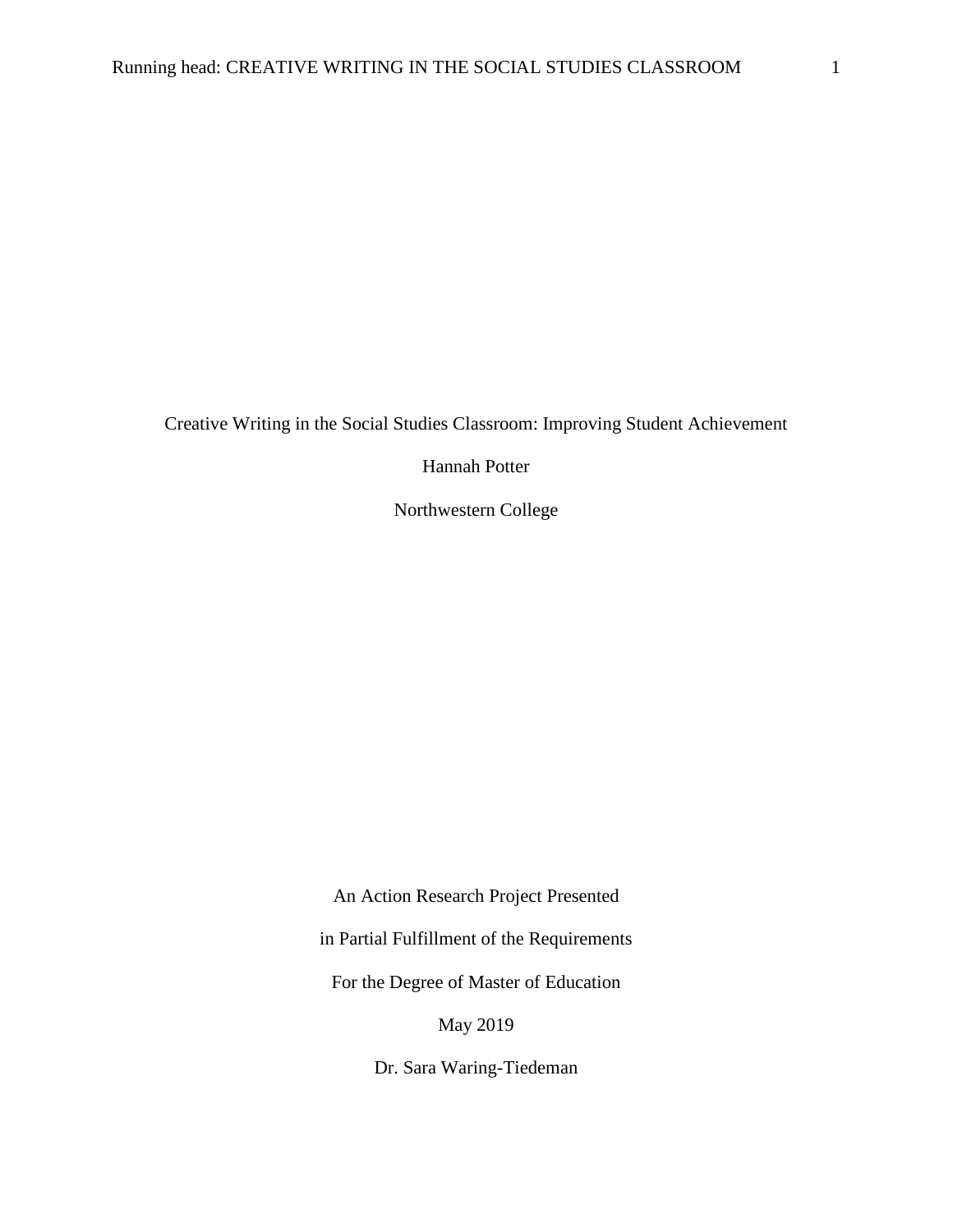## **Table of Contents**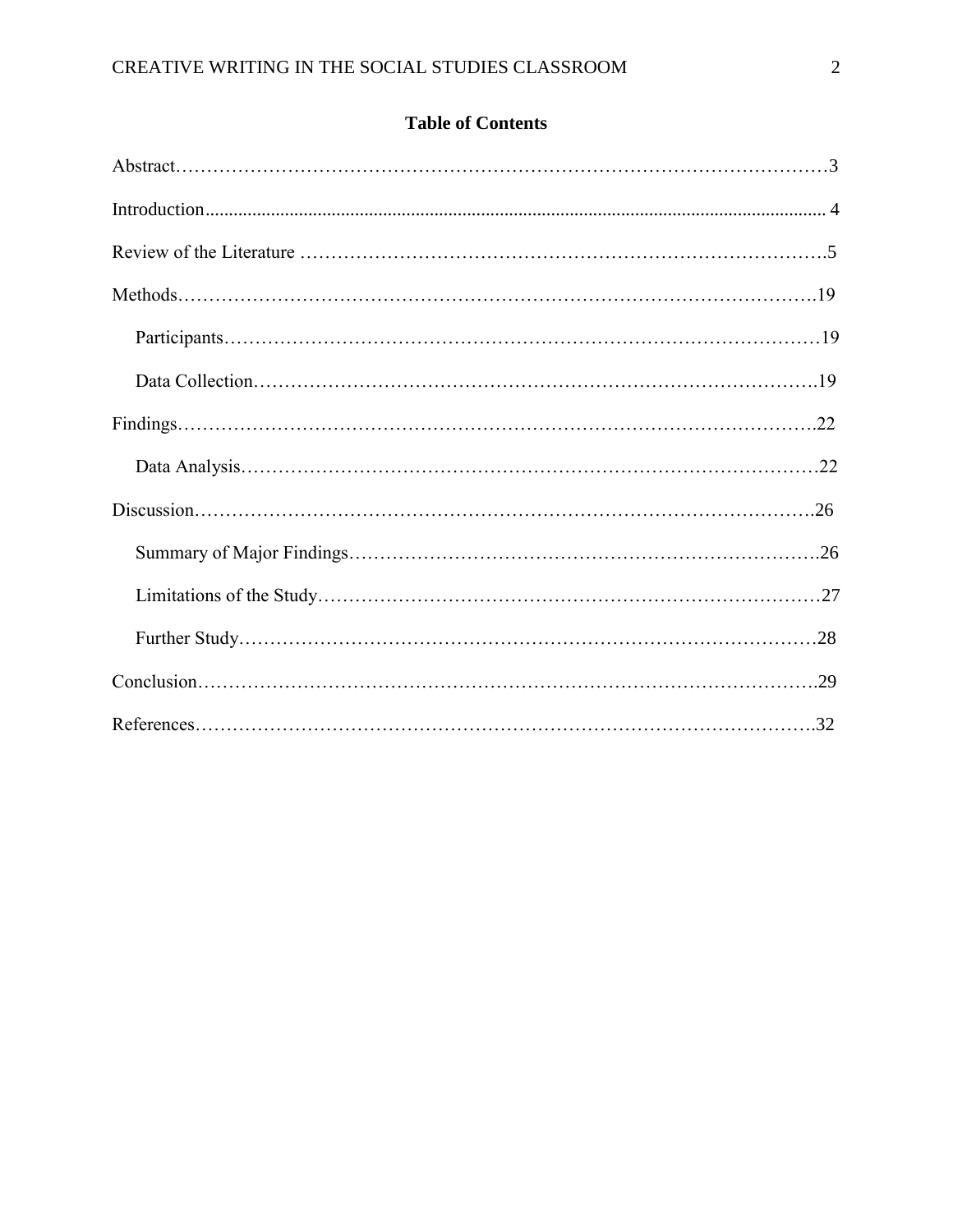#### Abstract

The purpose of this action research project was to determine whether or not utilizing creative writing prompts within the social studies classroom helped improve student achievement in the social studies content area. Quantitative data was collected through exit tickets that students completed in a fifth-grade social studies classroom. Analysis of the data did not conclusively suggest that the creative writing intervention had a significant impact, either positive or negative, on student achievement. Throughout the course of this study, additional questions arose that could be the basis for further research in the future.

*Keywords: creative writing, student achievement, social studies*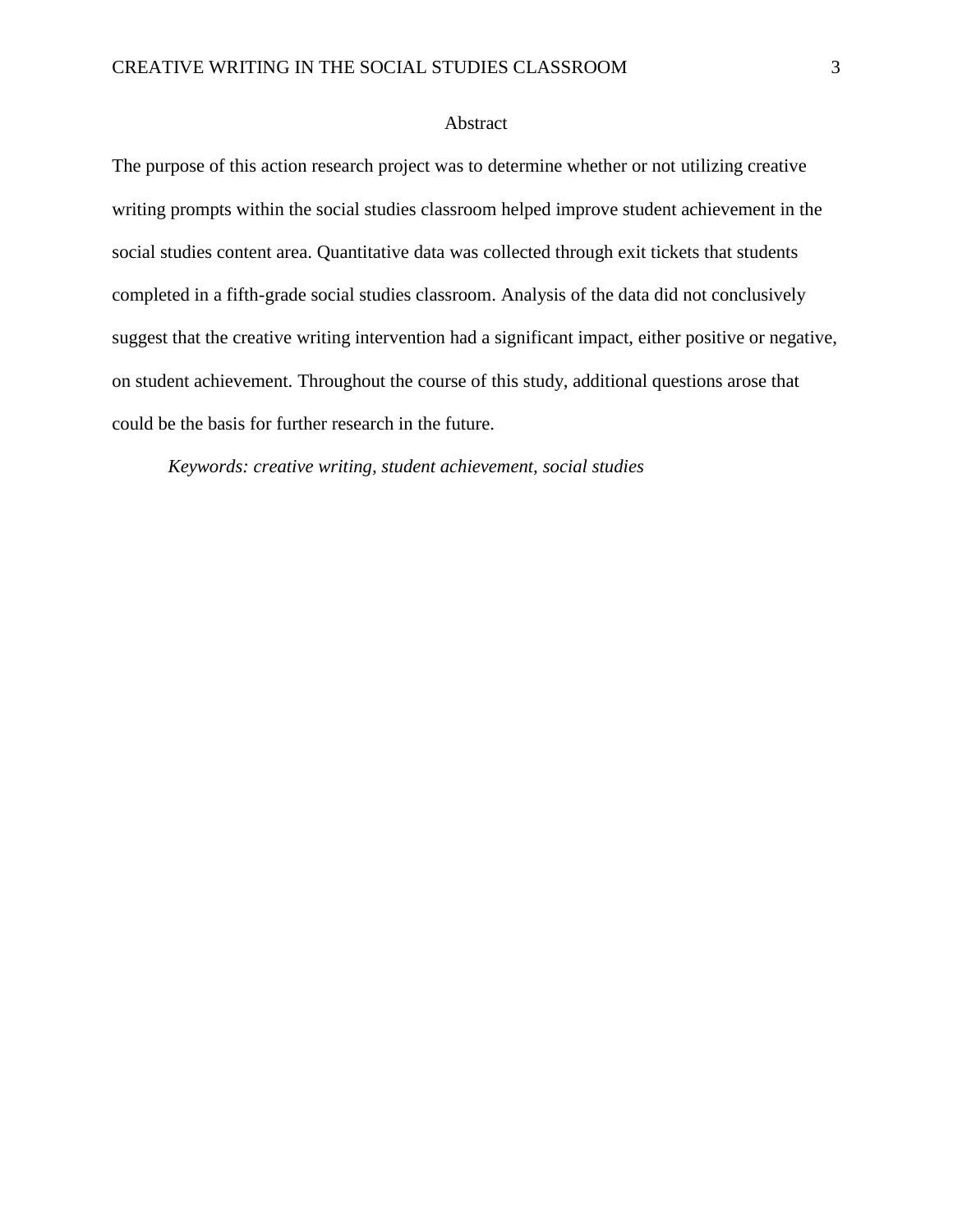#### **Creative Writing in the Social Studies Classroom: Improving Student Achievement**

Elementary social studies teachers are facing an unprecedented number of challenges within the classroom, and the stakes for student mastery of content have never been higher. As standardized test scores carry more and more weight across the nation, teachers are forced to prioritize math and literacy instruction. This often results in less time for social studies instruction altogether, although the expectations for social studies teachers are incredibly high. While balancing the rigor of arguably more important content areas, teachers are expected to teach their students both history and how to study history, the geography of our world and how to be a geographer, the structure of our government and how to engage with it as a responsible citizen. These demands can often feel overwhelming, for both teachers and their students (Valbuena, 2017).

In fifth grade, in particular, students begin to study American history in depth for the first time. While they have had an introduction to the social studies from kindergarten, much of their social studies class work up through the middle elementary years has been a big picture overview. However, once students reach the upper elementary grades, they are expected to memorize dates, names, and information about historical events that took place centuries before they were born. Along with all of that, students are also expected to develop the skills necessary to study history. Students must learn to discern which sources provide accurate historical information, analyze the causes and effects of historical events, study the differing points of view from which a variety of historical figures came, and understand the historical context in which these people lived and these events took place.

This is a daunting amount of instruction for fifth-grade social studies teachers to handle. With this in mind, the researcher sought to examine an instructional method that might help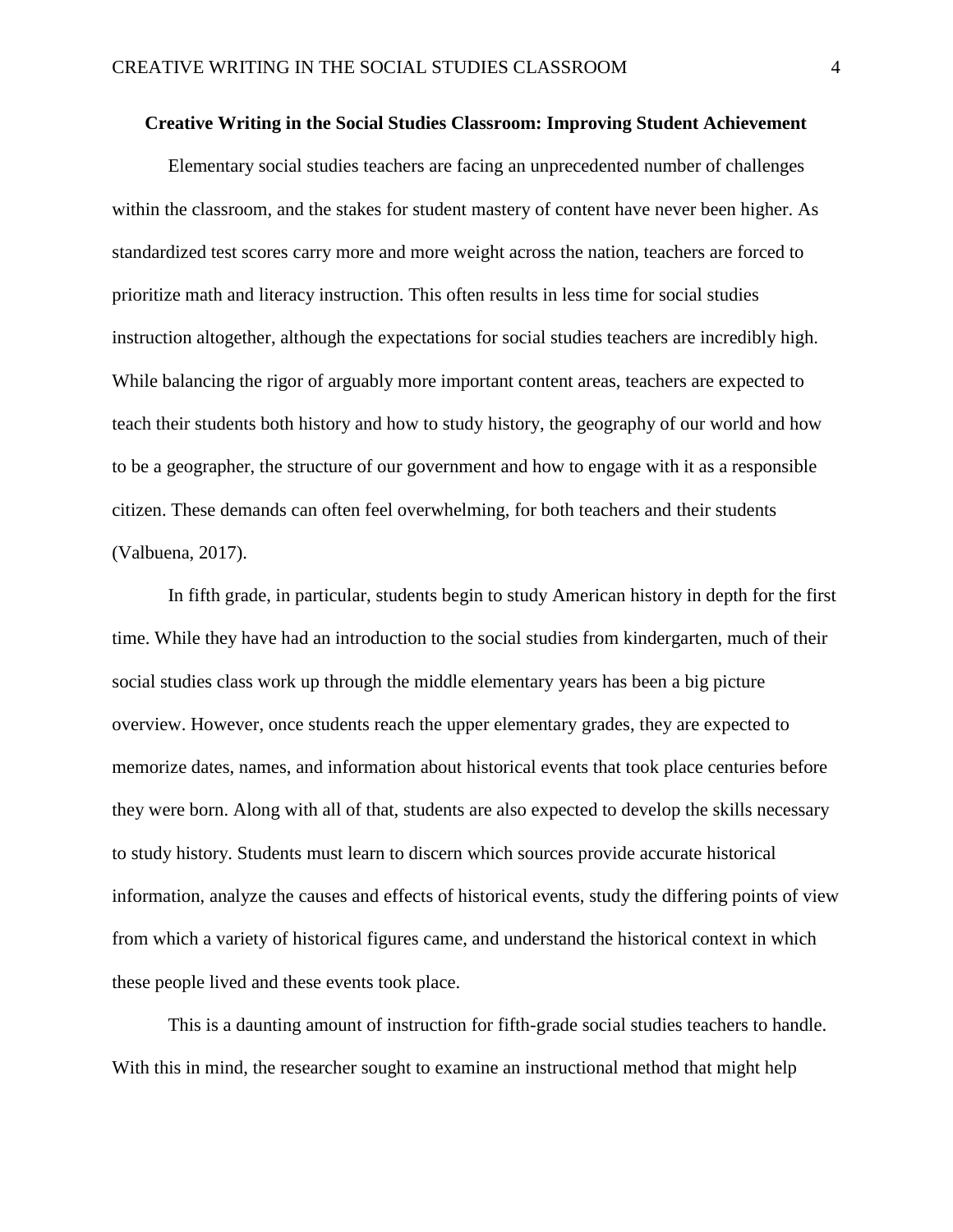teachers conquer several of these objectives while also strengthening students' literacy skills: creative writing. Much research has been done regarding the effectiveness of creative writing on strengthening students' literacy skills. However, little research has been done on the effects of creative writing in the social studies content area and its effects on strengthening students' content area skills. The researcher sought to examine these effects in order to determine whether or not utilizing creative writing prompts within the social studies classroom helped improve student achievement in the social studies content area.

Creative writing can serve a multitude of purposes in the upper elementary classroom. Teachers can create independent writing prompts that are differentiated to best challenge each student in the classroom, which can help strengthen students' literacy skills. In 1992, Davis, Rooze, and Tallent Runnels found that by writing in a social studies journal, fourth-grade students' writing fluency and learning retention improved (Davis, Rooze, & Tallent Runnels, 1992). Creative writing also provides an opportunity for students to enter a historical world in a uniquely profound way. By figuratively walking a mile in a historical figure's shoes, or at least in a historical context, students' eyes are opened to details they may have otherwise missed. The people, places, and events of the past come to life in a new way as students imagine what it would be like to actually encounter them personally. By engaging students' imaginations, the creative writing process is practiced and historical contexts can become vivid learning experiences.

#### **Review of the Literature**

Creative writing is an instructional method that has been used for decades. While the writing prompts and tools used for writing have evolved over time, there is no doubt that teachers have long valued and prioritized the writing process in upper elementary classrooms.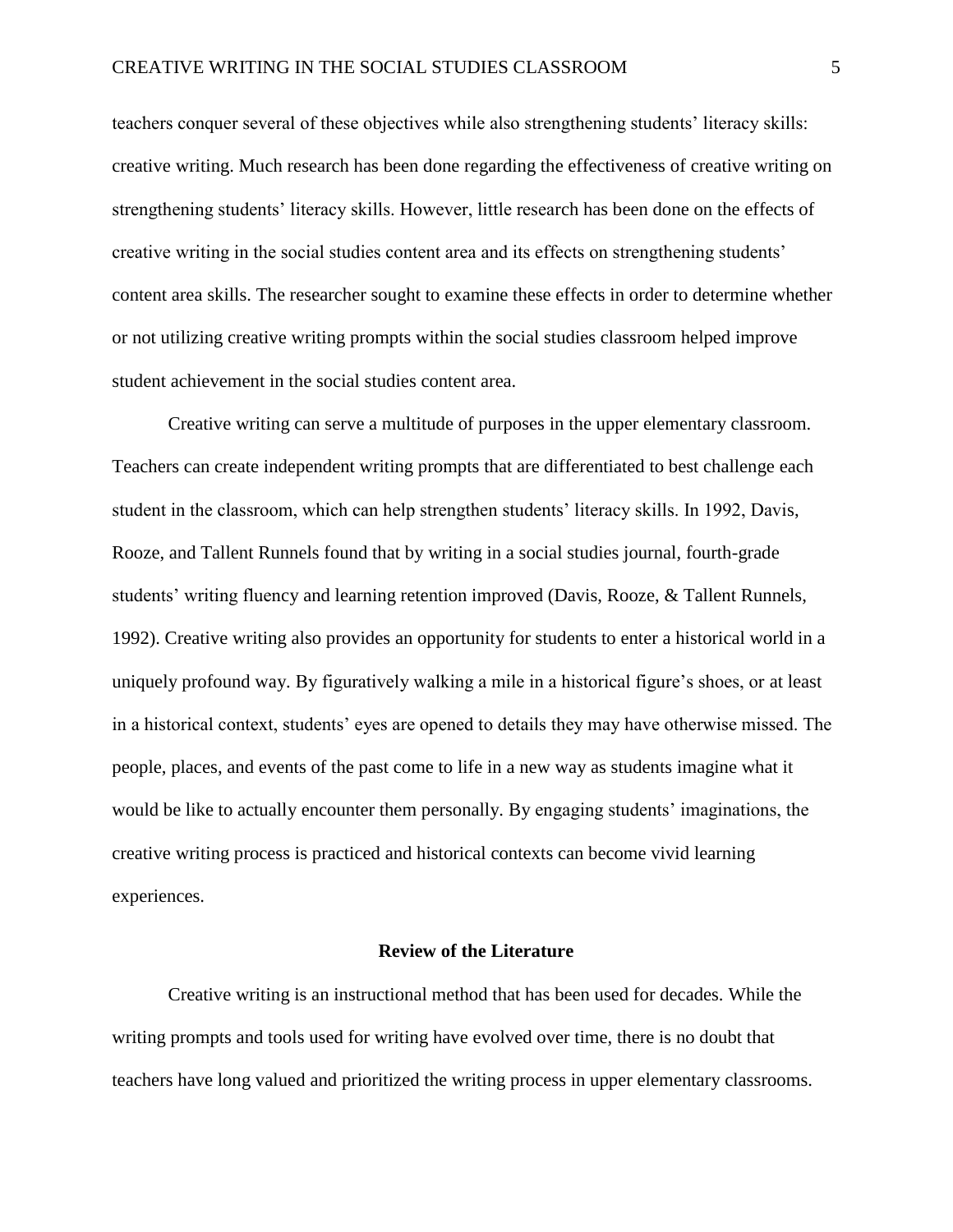Writing has been an integral part of our nation's schools for decades, and our students develop writing skills in language arts and literacy classes from the time they are able to hold a pencil. In recent decades, teachers have begun to more intentionally integrate writing across other content areas as well, in an attempt to keep up with rigorous standards and the pressures that accompany them. Wilcox, Jeffery, and Gardner-Bixler (2016) found that "teachers described feeling pressure to push students to produce writing that would meet the criteria for a high score on a rubric" (p. 916). However, while social studies teachers have been thus integrating more writing in their instruction, little research has been done to determine the effect this is having on students' mastery of social studies objectives.

#### **Social Studies Content Area Objectives**

Across grade levels, students are expected to learn an exceptional amount of factual information in the social studies classroom. On summative assessments, students must recall the sequence of historical events, and as they reach the upper elementary grades, even the dates of many of these historical events. They must also recall the names of historical figures and the roles they played in the history of our world. In order to best understand these events and historical figures, students are also expected to learn the geographic location of many of these events and people, as well as the names of these locations in the present day. While the Common Core State Standards include a daunting amount of essential information for teachers to cover, many teachers also feel the need to teach students other content area concepts that are not necessarily emphasized in the standards or on summative assessments. For example, many social studies teachers feel it is their responsibility to teach their students what it means to be a responsible citizen, even above and beyond the way this concept is expressed in state and national standards. According to Hutton and Hembacher (2017), "the adoption of the CCSS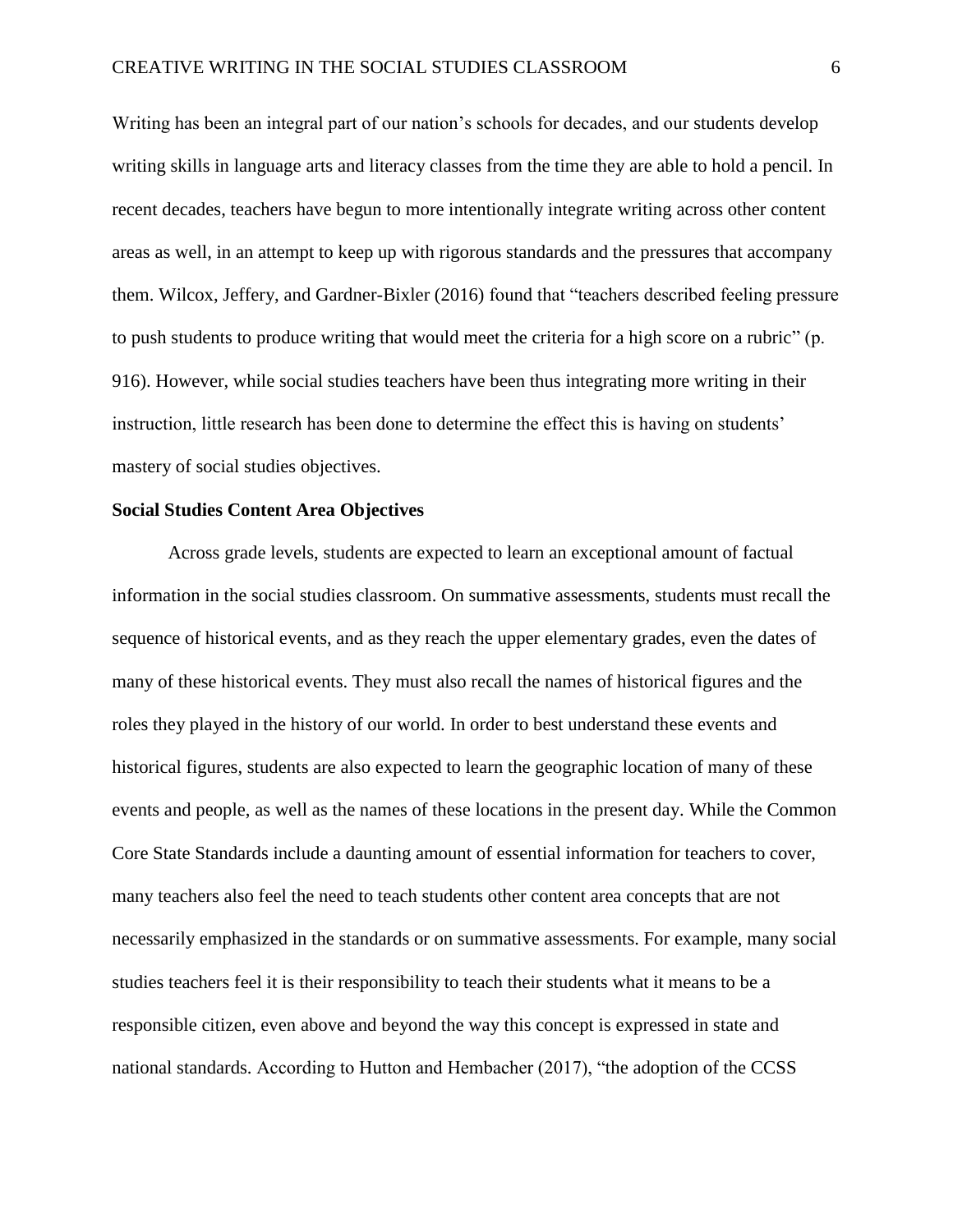raised hopes among social science advocates that a more well-rounded elementary curriculum would emerge, but history-social science continues to take a back seat to numerous competing curricular and instructional priorities in public schools" (p. 44). In this day and age, many would describe our government as politicized and divisive, and many teachers feel it is their responsibility to instill empathy and the ability to consider others' perspectives in their students as well. Other teachers feel that the social studies classroom provides a unique setting to teach their students important concepts related to social justice, and to encourage their students to view history and our current world issues through the lens of social justice. However, the social studies content area objectives that teachers are required to cover may demand too much time for these additional objectives to be covered as well.

**Social studies content area objectives defined.** While social studies content area objectives may vary slightly by state, there are consistent learning objectives across the nation. Hutton and Hembacher (2017) found that history and social studies teachers are in need of curricula that prepare students not only for their academic lives, but also for their future lives as American citizens. The current framework established in their state of California, and similar to the requirements of social studies standards across the nation, emphasizes "a coherent course of study to teach content, develop inquiry-based critical thinking skills, improve reading comprehension and expository writing ability, and promote an engaged and knowledgeable citizenry in history and the related social sciences" (Hutton & Hembacher, 2017, p. 44). While these objectives correlate well with the language arts objectives that many states seek to teach, the social studies objectives imply that students use those language skills in a new context, in order to interpret and understand history and the social sciences well. According to Reinhard (2014), the Common Core State Standards place a strong emphasis on academic rigor and can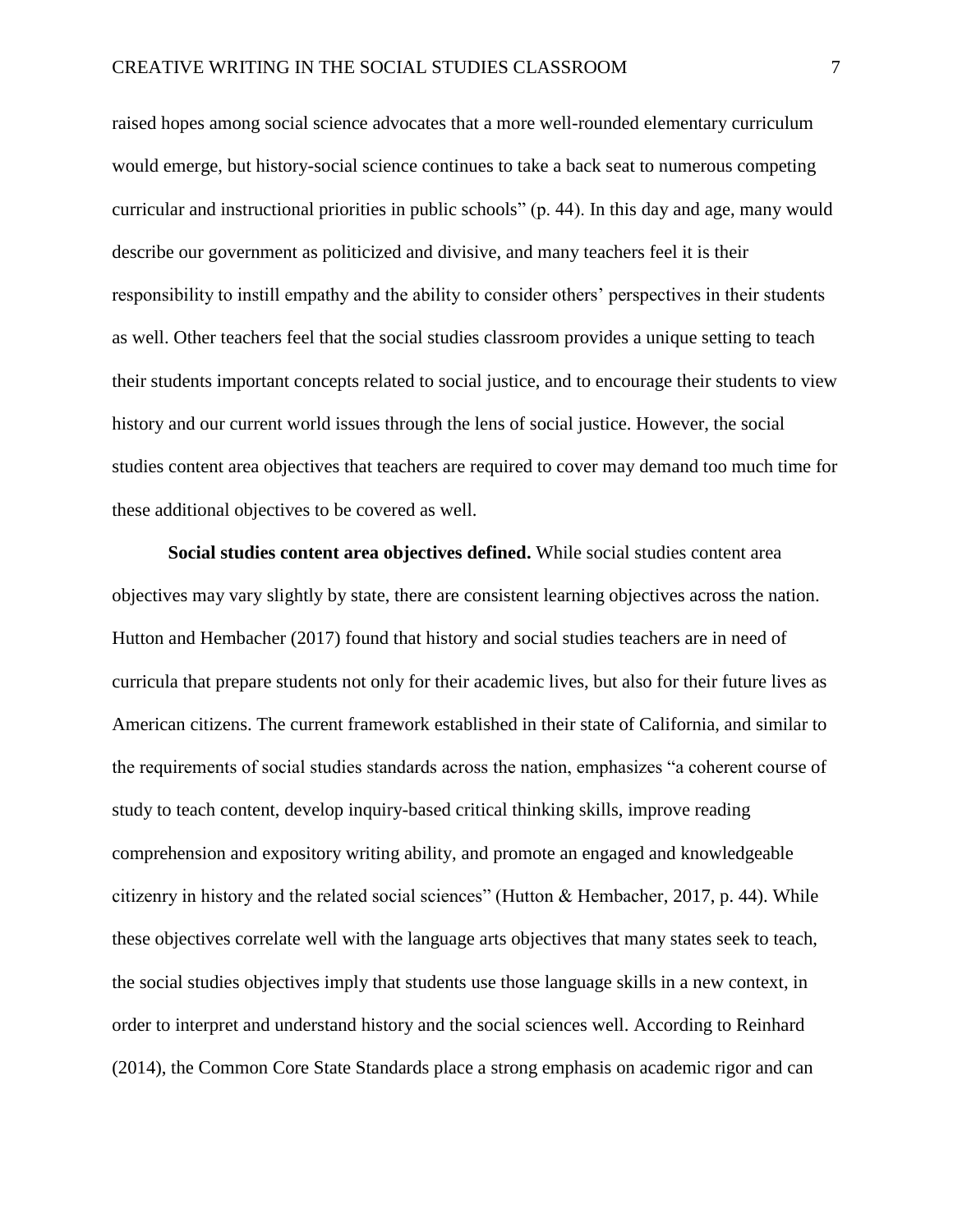present an extra challenge for social studies teachers, who seek to integrate social justice concepts into their instruction along with the required standards. These academic demands and the push for rigor have only increased in recent years, and this places a strain on many educators.

**Methods used to master these objectives in the past.** In the past, teachers have utilized a variety of instructional methods in order to best reach all of these social studies content area objectives. Many adults today may remember reading a textbook, or even just listening to a teacher read a textbook, in social studies class. While this is certainly an efficient way to expose students to many historical events, people, and places in a short amount of time, it is hardly the most exciting or engaging for many students. With the advent of the digital age, and the social media age in recent years, teachers have increasingly attempted to find more creative ways of engaging their students in the social studies classroom. Kaf and Yilmaz (2017), for example, investigated the effect of creative drama in a fourth-grade social studies classroom, and they found that this method "has a significant effect on social studies achievement and students' attitudes toward social studies but not a significant effect on retention of social studies knowledge" (p. 289). While the benefits of such strategies could encourage teachers to utilize them, despite their ineffectiveness on students' mastery of social studies content, many teachers feel the need to develop strategies that both engage and develop these content area skills in students.

Similarly, Wright-Maley (2016) conducted a study of enactivist approaches to learning in a middle school social studies setting, and he specifically researched the positive and negative effects of play-based learning on student achievement. Wright-Maley (2016) spent time investigating the classroom of two veteran middle school teachers, who use play-based simulations of historical contexts as a way to facilitate their students' learning. He conducted a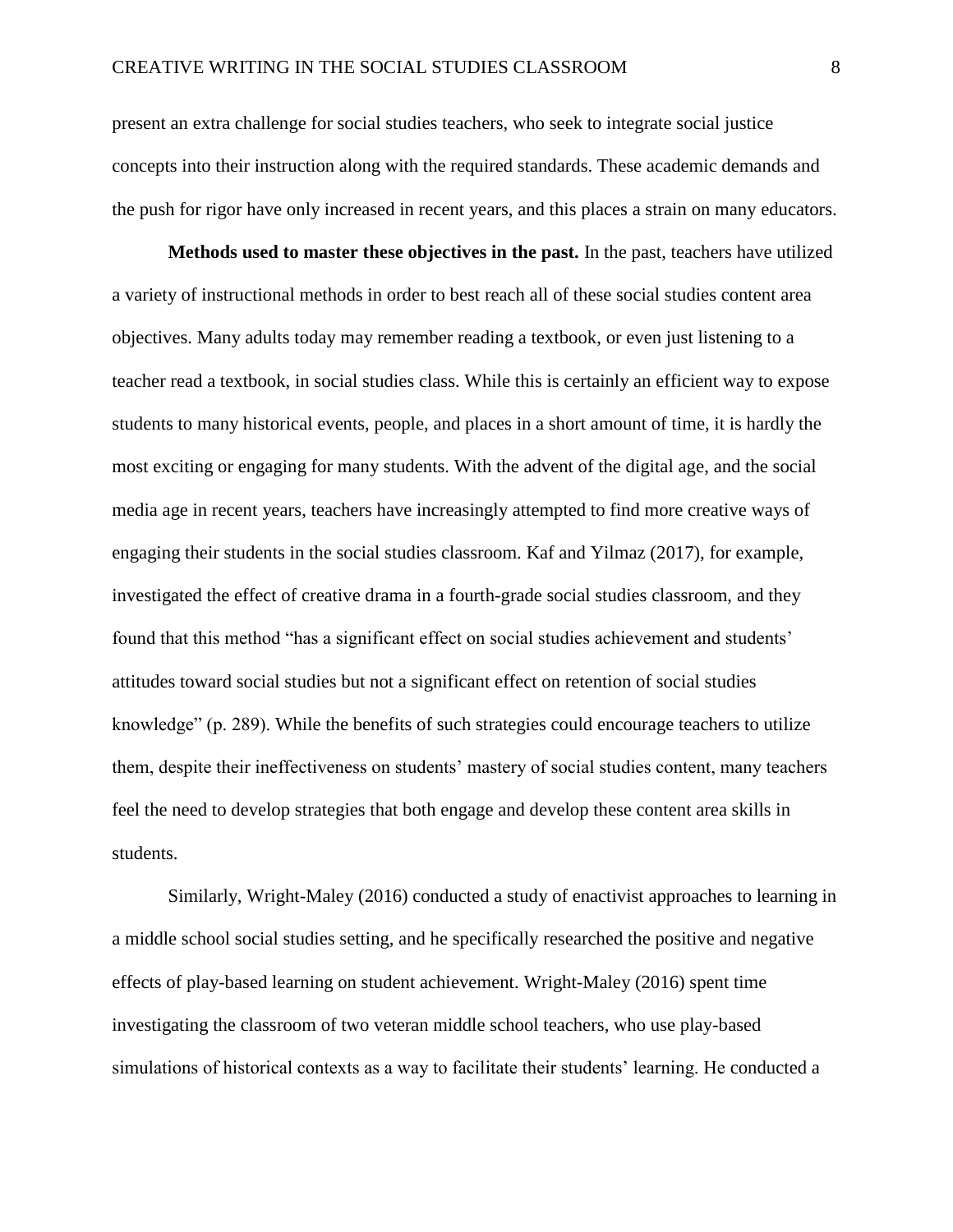series of interviews with the teachers in order to determine their rationale for utilizing such instructional strategies as well as their effectiveness. He found that there were many benefits to this engaging instructional method, including "perceived positive changes in academic performance, affective dispositions, and behavior" (Wright-Maley, 2016, p. 7). However, the research also revealed some challenges that arose by using this approach in the classroom, such as the fact that it "can be resource intensive, require support from peers and administrators and patience on the part of the teacher. In addition, teachers may have to withstand the criticisms of their peers" (Wright-Maley, 2016, p. 7). While these approaches can be wonderful ways to engage students in the social studies content, the drawbacks of each must be considered and carefully weighed by the teacher.

#### **Social Studies Critical Thinking Skills Objectives**

Along with teaching students the factual information required by social studies standards, teachers must also find ways of teaching students a variety of critical thinking skills specific to the content area. Students must learn to discern which sources provide accurate historical information, analyze the causes and effects of historical events, interpret the differing points of view from which a variety of historical figures came, and understand the historical context in which these people lived and these events took place. While the factual information they learn is necessary for success on summative assessments, these critical thinking skills are equally essential for students. Valbuena (2017) contends:

A crowded elementary curriculum challenges teachers to cover a large amount of standards in a given time span. However, if we are truly committed to improving the civic knowledge, skills, and dispositions of our citizenry, we must give the social sciences and civic education a high priority, full attention, and ample resources. (p. 51)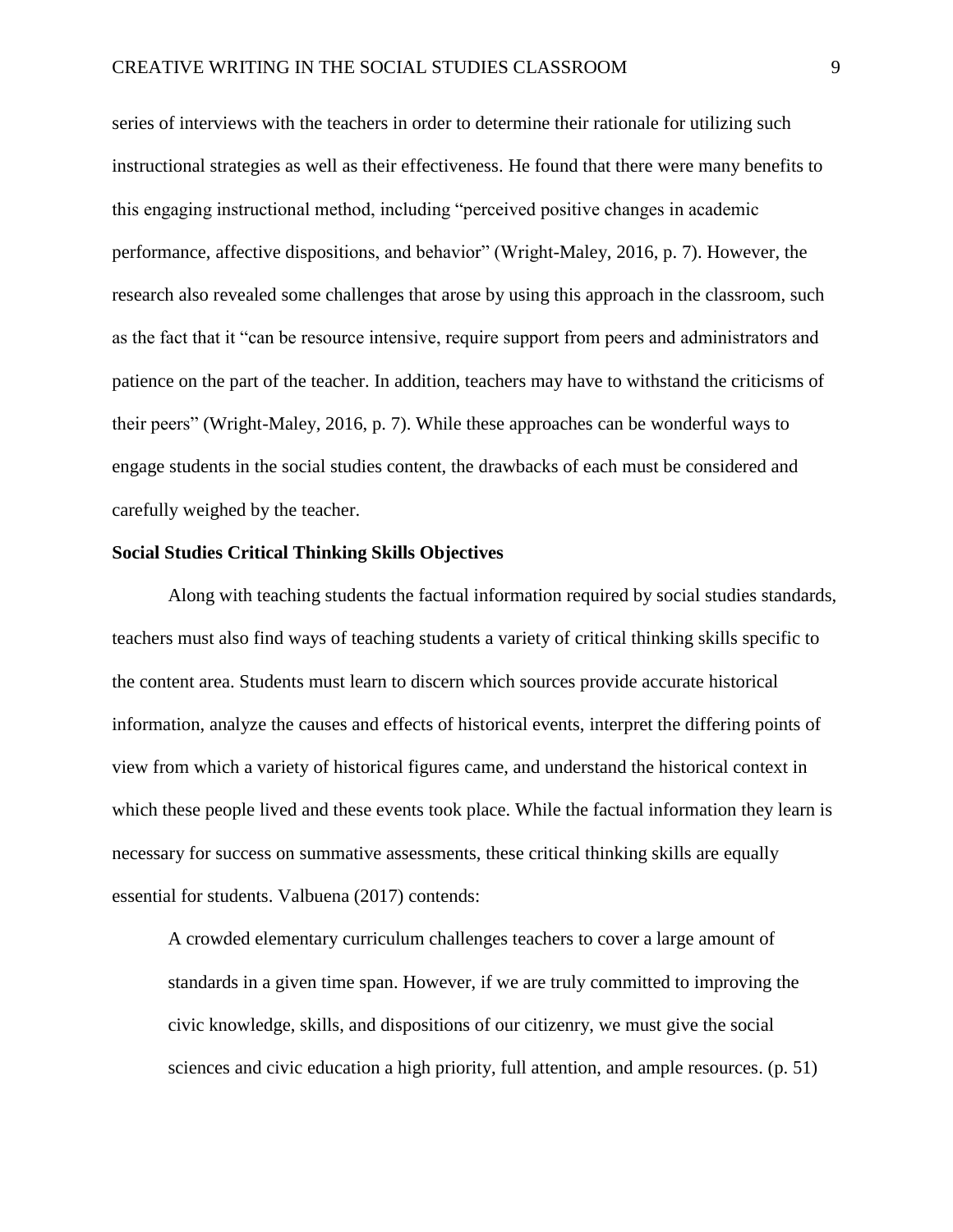These critical thinking skills help develop our students' identities as young historians, and they can also shape their perspectives on the world. Both of those components will change the way students approach their high school and college education, and they will also change the way they approach their role as national and global citizens.

**Social studies critical thinking skills objectives defined.** Unfortunately, developing these critical thinking skills requires much higher order thinking, and it also requires a significant amount of instructional time. Valbuena (2017) argues that while social studies critical thinking skills objectives can be difficult to fit into educators' schedules, they are both necessary and essential for developing responsible citizens. She contends that "we know students need the participation skills necessary for monitoring and influencing civic life: the abilities to think critically, work with others and express ideas. It is indeed paradoxical that at the same time we acknowledge the primacy of civic education, we often accord the subject less and less attention in elementary schools, pushing it to the margin or, literally, the last 15 minutes of the day, as math, science and reading get the prime time learning hours" (Valbuena, 2017, p. 51). Many teachers feel this tension, as they seek to balance the rigorous demands of this complex content area with the other demands of a typical school day.

Other researchers have encountered this same paradox in other contexts. Fry and O'Brien (2017), for example, sought to examine these critical thinking skills in the contexts of citizenship and social justice. The results of their study led them to hypothesize that there is a selfperpetuating cycle within our education system that prevents our students from developing a deep understanding and passion for social justice. In other words, even though we may be emphasizing the skills students need in order to interpret historical and current world events in the social studies classroom, this is not having a lasting effect on the way they view the world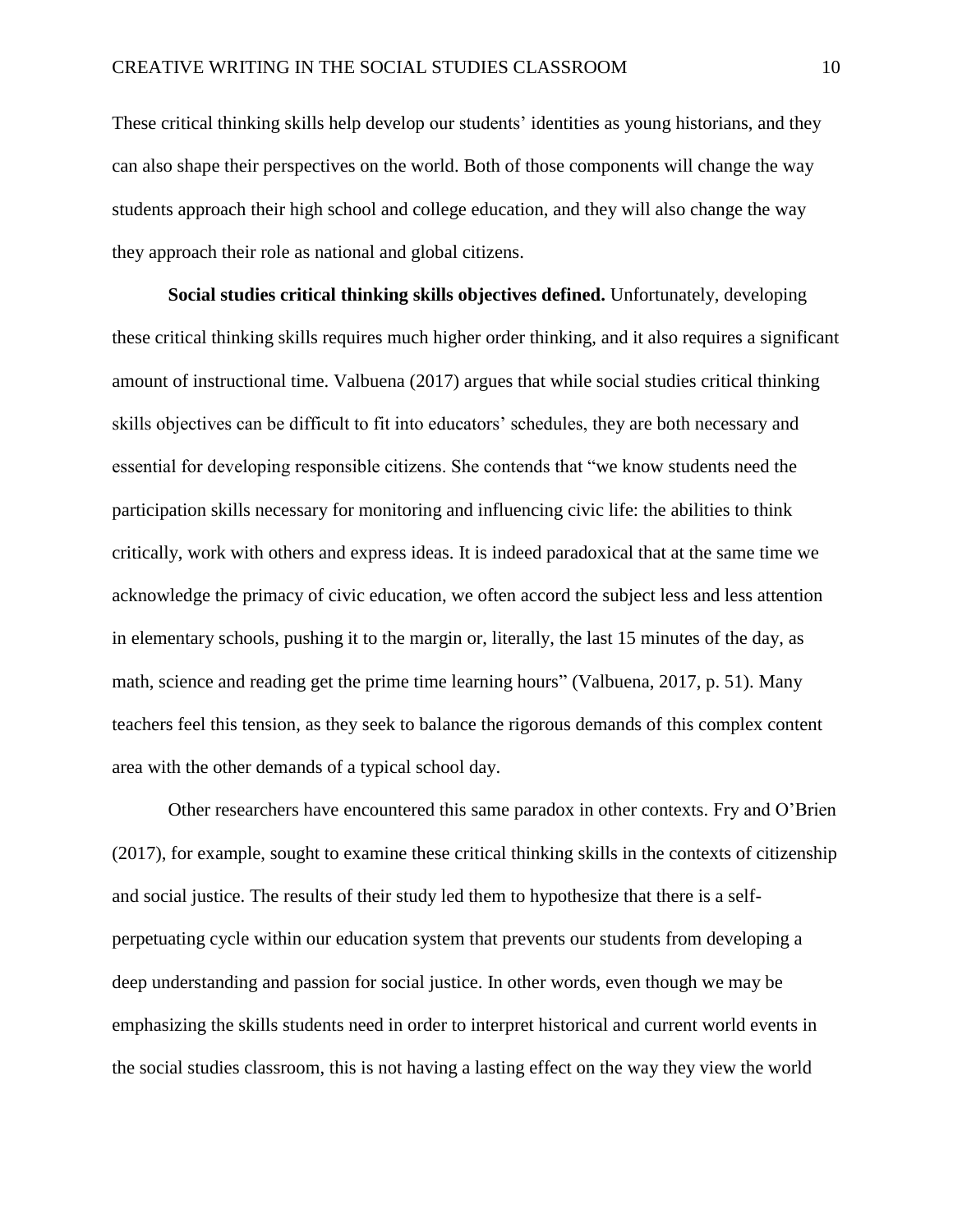outside of the classroom. Babini (2013) also found that while social studies critical thinking skills are essential for helping our students grow into responsible citizens, the No Child Left Behind Act is causing many teachers to cut down the time they spend on social studies each day. Her research showed that "through the use of integrating social studies into the literacy block, social studies topics were often read about, but the tasks and activities students were engaged in were to improve literacy skills, not teach social studies content or skills" (Babini, 2013, p. 2-3). Ultimately, in order to help students master the social studies content area objectives and develop social studies critical thinking skills, students need to do more than just read about historical topics. They need to be engaged in opportunities to practice being a historian – an opportunity that cannot be duplicated by reading an article in a language arts class. While teachers have sought to teach these critical thinking skills to their students for decades, the methods that have been used in past years may not be realistic for today's teachers to implement in the course of their overwhelmingly busy schedules.

**Methods used to master these objectives in the past.** In the past, teachers have found a variety of creative ways to help their elementary age students understand some of the more complex aspects of social studies. Brugar (2018), for example, researched the effectiveness of visual aids in the social studies classroom. She contends that "various visual materials (e.g., diagrams, maps, paintings, photographs, timelines) provide information as well as outlets for students to communicate their understandings" (Brugar, 2018, p. 1). She conducted research among pre-service teachers over the course of one semester, before their student teaching, and investigated the extent to which these teachers incorporated visual aids in their lesson plans. She states that "instructional approaches tend to be more static than dynamic due to teachers' limited experiences and content knowledge" (Brugar, 2018, p. 1), but she also advocated for visuals and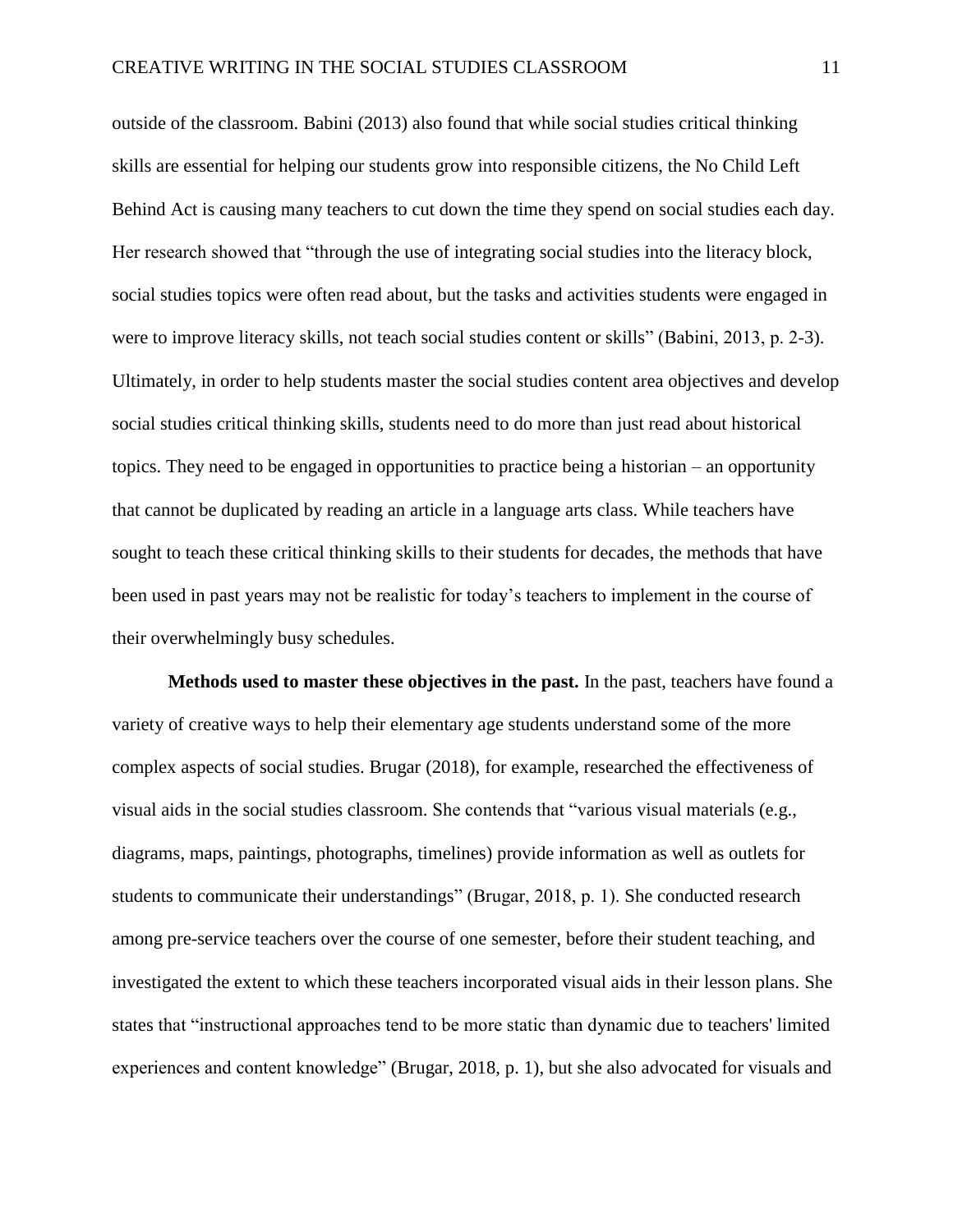graphics as a way to help teachers make social studies critical thinking skills more accessible to young students. It is important to note that even within an elementary school setting, there is a wide range of student ability and cognitive development. Teachers must know and understand the developmental stage that their students are in, so that they can plan developmentally appropriate activities that help them to master even challenging critical thinking skills.

Others have attempted to integrate both reading and writing into the social studies classroom as a way to help students develop these critical thinking skills. Strachan (2016) conducted a research study within elementary social studies classrooms and found that different schools integrated literacy activities in a wide variety of ways. Her results showed that "teachers used different integration practices depending on which social studies curriculum materials they reported using, particularly regarding the types of texts read and written and the amount of time spent writing" (Strachan, 2016, p. 69). She found that within second-grade classrooms, some students spent very little time writing, while others spent marginally more. However, she noted that there was hardly any time for extended writing in the classrooms in which she observed, and that for much of the time when students were actively involved in writing, they were filling out worksheets. She found it interesting that while there are Common Core standards that emphasize other types of writing that could be easily incorporated into the social studies classroom, such as persuasive or opinion writing, these types of writing were not often utilized. She considered this to be a missed opportunity for teachers, as this would be one of many potential benefits of creative writing in the social studies classroom.

#### **Benefits of Creative Writing in Social Studies**

If asked about it directly, most teachers would most likely agree that creative writing is beneficial for students. It makes sense that asking students to reflect on what they are learning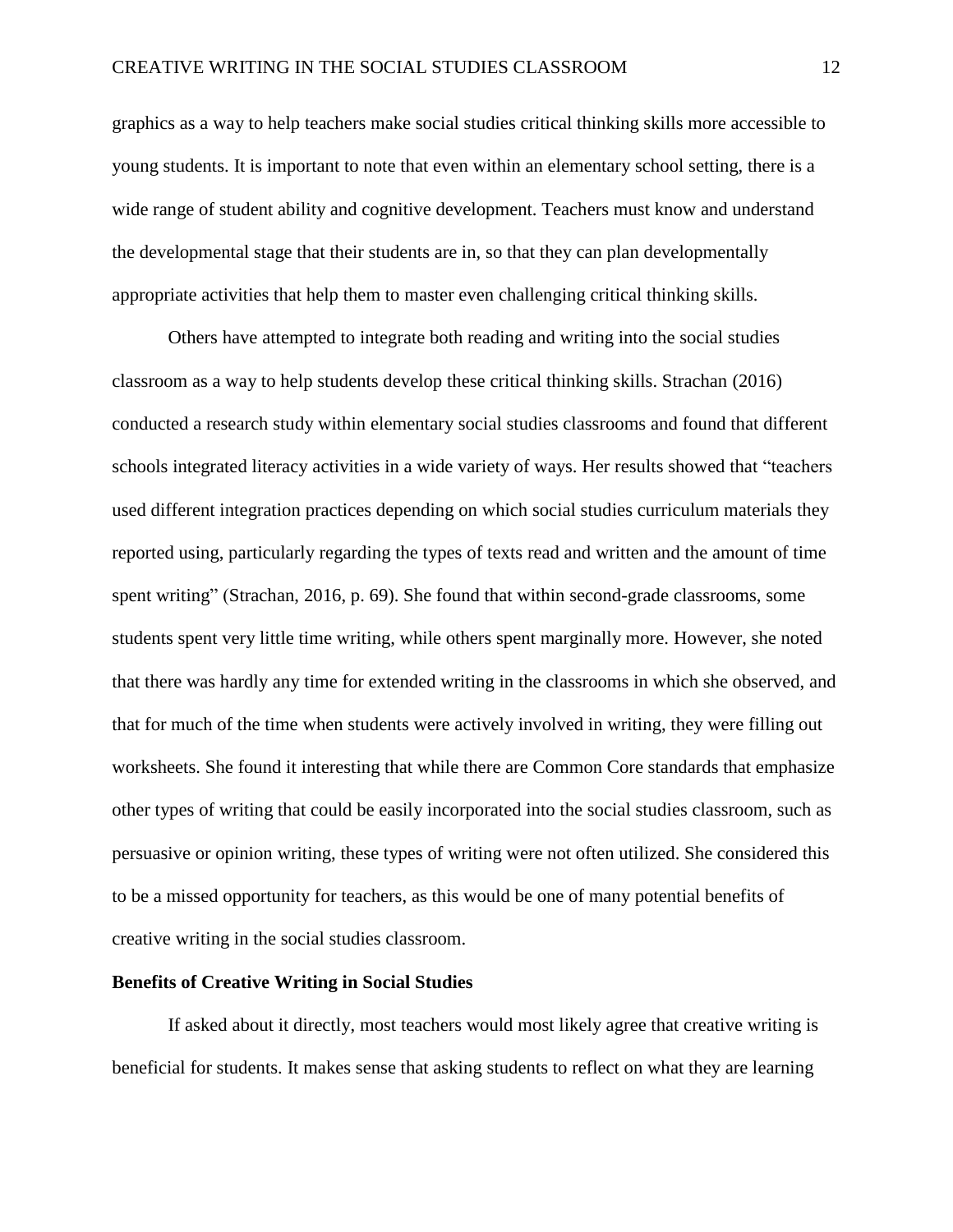and to express their own ideas through writing would help them to develop and articulate their own ideas clearly. Creative writing, surely, is a very efficient way to help students master literacy objectives, as teachers often employ this instructional strategy in language arts classes. However, many teachers may wonder whether creative writing in other subject areas, such as social studies, can also help students master those content area objectives. As noted, teachers today are under much pressure to fit social studies into their schedules at all, and using social studies time to focus on writing might seem to be counterproductive. Research shows, however, that while creative writing does help students to master literacy objectives, it could also help students master social studies content area and critical thinking skills objectives as well.

**Benefits for mastering literacy objectives.** While creative writing is not as emphasized in the Common Core State Standards as other types of writing, it is an essential genre for young writers to practice. In researching this, Wilcox, Jeffery, and Gardner-Bixler (2016) found that "teachers described feeling pressure to push students to produce writing that would meet the criteria for a high score on a rubric while sacrificing more joyful writing experiences including those that involved imaginative and narrative writing" (p. 916). While learning to write other types of writing is, of course, important, many teachers worry that by leaving out the creative writing we are keeping our students from learning to express their own imaginative creativity in writing, a skill they will need for academic success in the future. Additionally, intentionally fostering opportunities for students to use their imaginations in the classroom could engage students in a way that other genres of writing simply cannot.

Others have found that the process of learning creative writing can help students strengthen their writing skills across other literacy contexts as well. De Smedt and Van Keer (2018) found that many elementary students struggle "when asked to perform higher-order skills,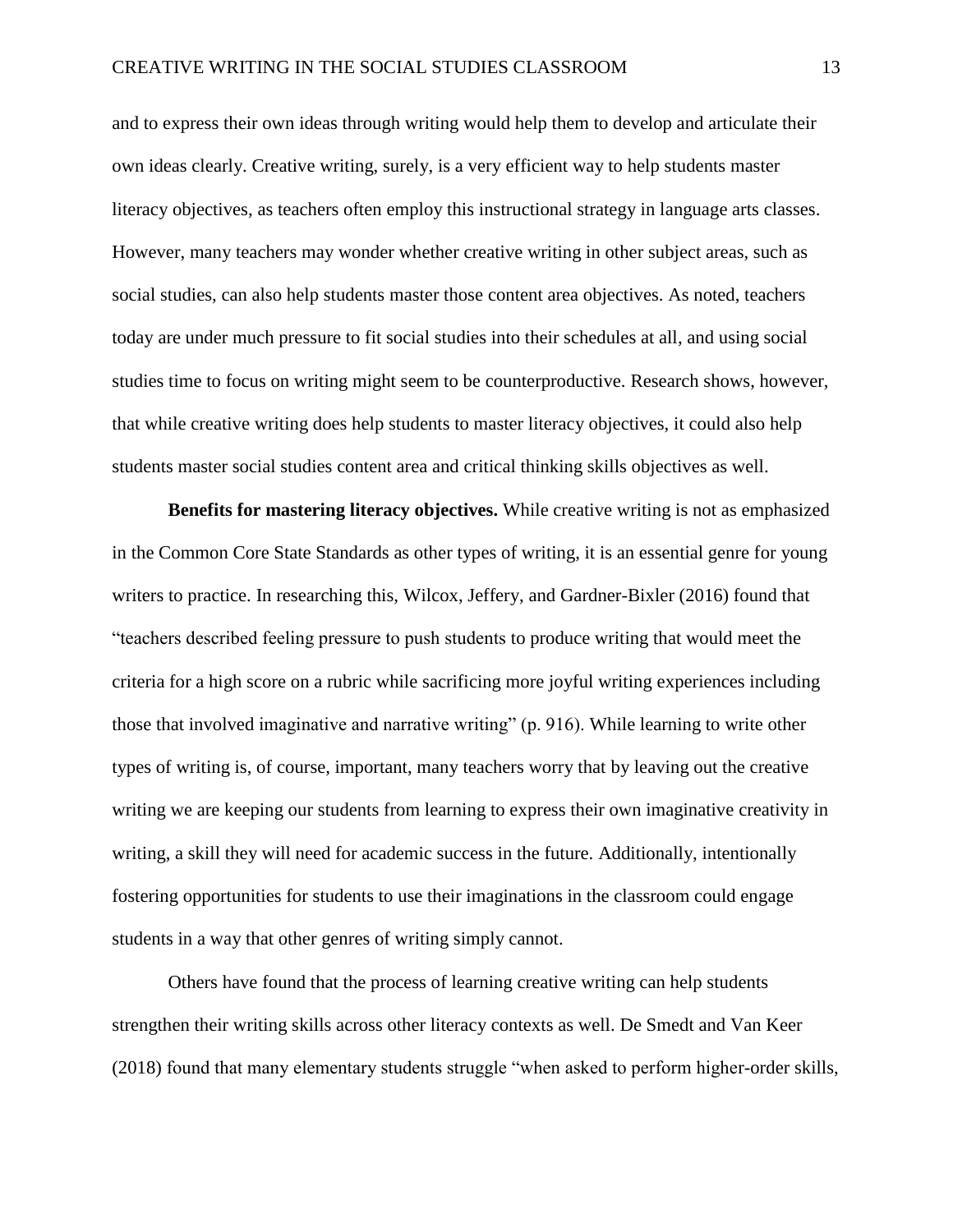such as planning (i.e., producing and organizing ideas), generating texts (i.e., translating ideas into words and sentences), and revising texts (i.e., process of rewriting texts to improve the overall text quality)" (p. 326). Each of these higher-order thinking skills, while complex and challenging to teach, is developed and strengthened through creative writing practice. By providing more opportunities for students to practice creative writing, they can practice brainstorming and organizing their own creative ideas in a structured way. Creative writing also provides opportunities for students to translate their ideas into well-written words and sentences, a skill that only improves in depth with more practice. These skills are necessary for all types of writing, and creative writing can be an engaging way for students to develop these skills. The practice of editing and revising one's own writing can also be developed through the creative writing process, further showing the positive effects of creative writing on student mastery of literacy objectives.

**Benefits for mastering social studies content area objectives.** There is very little research, however, regarding the effects of creative writing on students' mastery of social studies content area objectives. In 1992, Davis, Rooze, and Tallent Runnels conducted a study of fourthgrade students in a social studies classroom. These students engaged in a variety of journal writing activities twice a week for nine weeks. Sometimes students would write a summary of new information they had learned, and other times they would write letters to friends or pen pals reflecting on a social studies concept. The research showed that "journal writing facilitates writing fluency and learning retention in fourth grade social studies. We will need to conduct further studies to explore the effects of journal writing across the curriculum" (Davis et al., 1992, p. 397). They went on to explain that more research is needed in order to determine the effect that creative writing would have on students' writing, other than just improving their fluency, as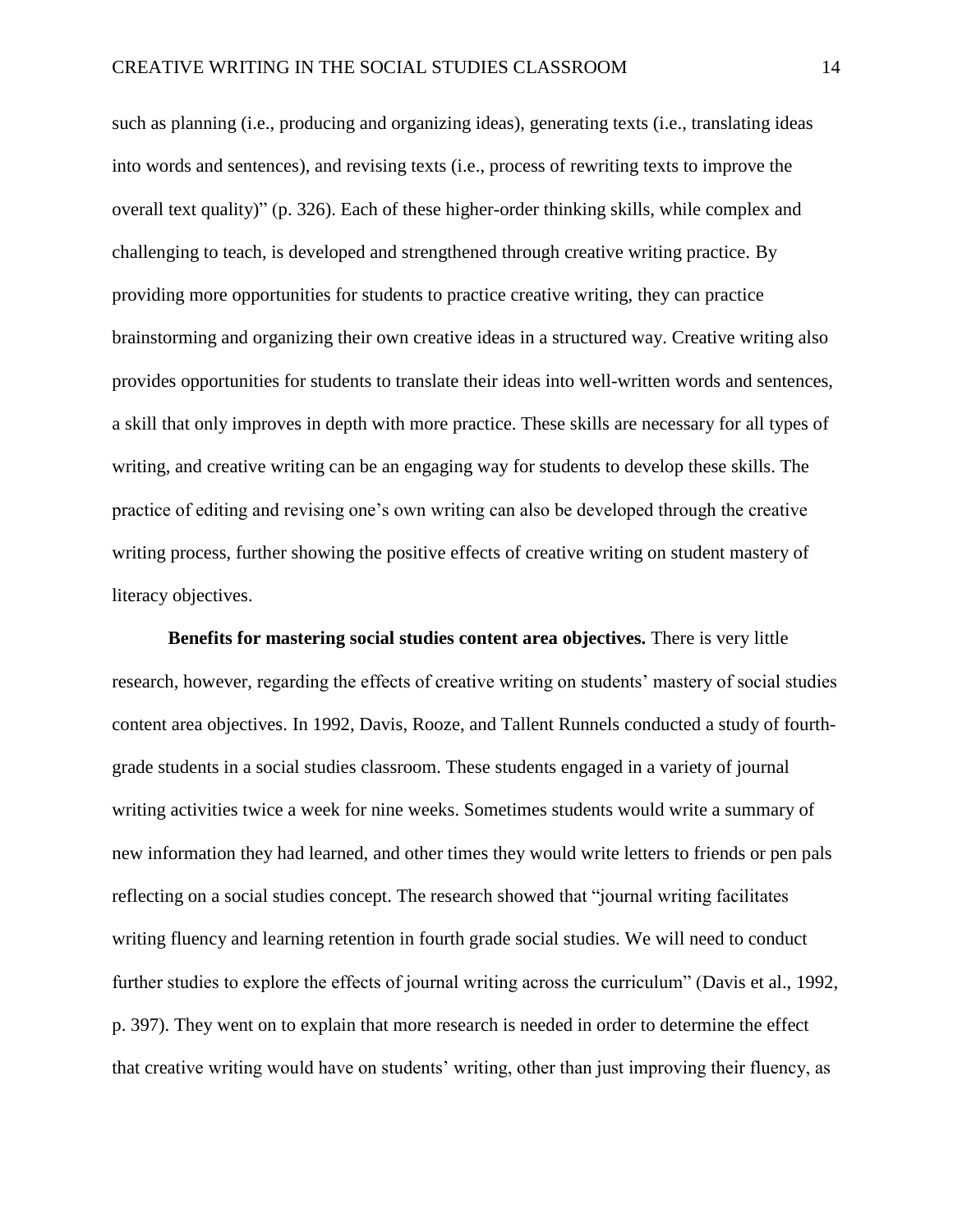well as the effect that it could have on students' attitudes. While it is encouraging to note that this journal writing did help students to strengthen their fluency skills and to remember social studies information longer than their peers, the type of writing that students completed in their journals varied greatly. More research is needed to determine the effectiveness of imaginative creative writing for helping today's students master today's social studies content area objectives.

**Benefits for mastering social studies critical thinking skills objectives.** Some research has been done regarding the effectiveness of writing in helping students to master social studies critical thinking skills objectives, but little has been done specifically regarding the effectiveness of creative writing. Graham, Kerkhoff, and Spires (2016), for example, found that many writing strategies in social studies middle school classrooms focus on supporting arguments with evidence and analyzing sources. One of the teachers involved in this study, however, shared the importance of coming up with creative projects to help keep his students engaged in the social studies content they were learning. He pointed out that students enjoyed creating informational flyers, propaganda posters from World War II, Public Service Announcements, and even soldiers' journals from World War I. These projects were designed to help students imagine what life was like during each historical time period, and they were required to use social studies critical thinking skills in order to accomplish each task successfully. According to the teacher, however, "writing that was not based around historical facts and did not utilize quotes to back up the argument was considered invalid in his classroom" (Graham et al., 2016, p. 63). This shows that even though students were engaged in creative projects, their writing process was very structured, and the students' writing was held to a high standard. More research is needed in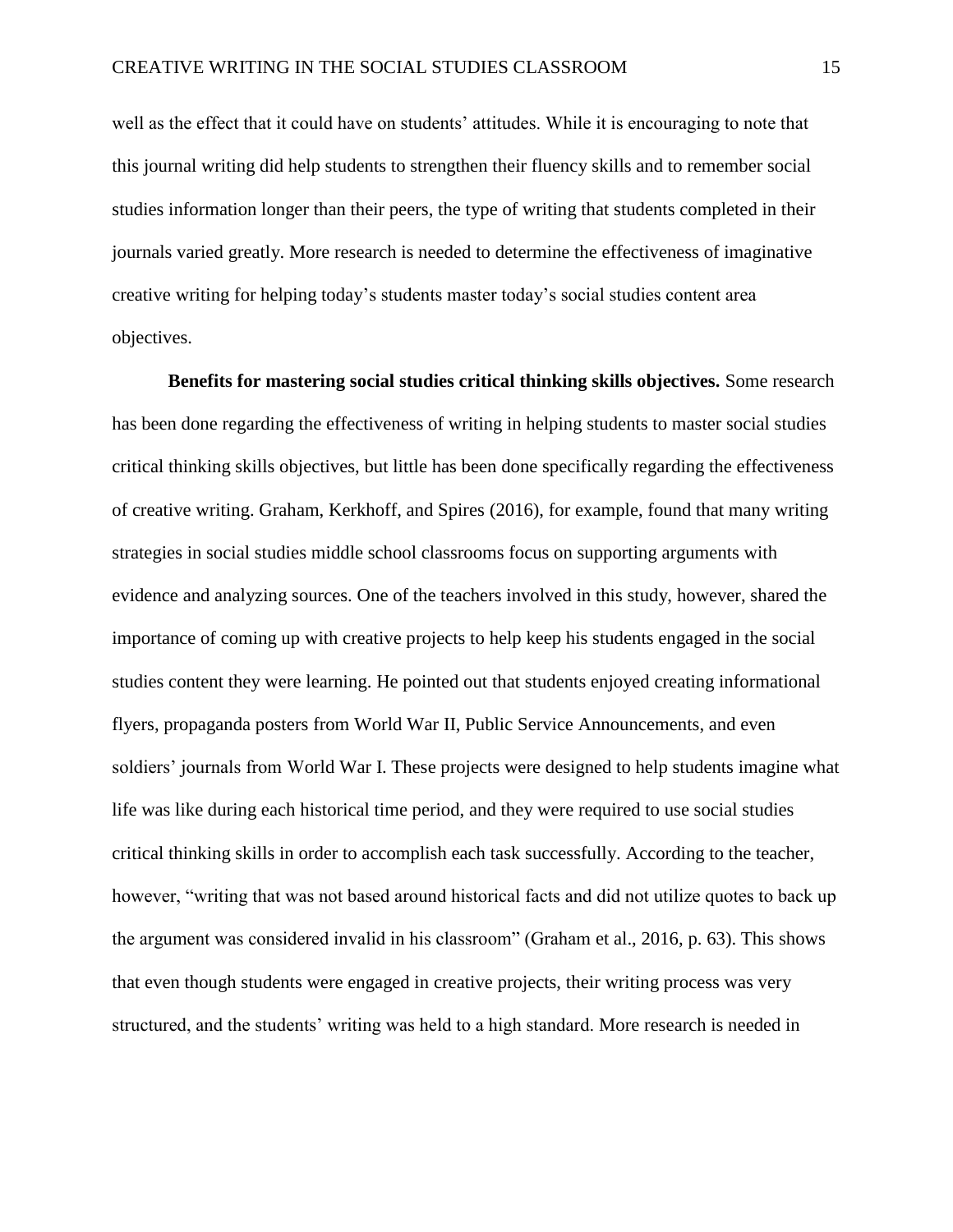order to determine the effectiveness of these types of creative projects in helping students to master social studies critical thinking skills objectives.

#### **Potential Negative Effects of Creative Writing in Social Studies**

While creative writing may seem to have a positive effect on students' literacy and social studies content area and critical thinking skills development, there are some potential negative effects to consider as well. As already noted, social studies teachers are under a lot of pressure to teach state and national standards within a short amount of time. Hutton and Hembacher (2017) find that "history-social science continues to take a back seat to numerous competing curricular and instructional priorities in public schools" (p. 44). As a result, teachers need to be sure that any instructional methods they utilize within the classroom are proven to help students master both content area and critical thinking skills objectives. Also, as already mentioned, many teachers feel that the social studies standards do not fully encompass all of the objectives they hope to reach with their students. For example, teachers feel the need to prepare their students to be informed, responsible citizens on a national and global scale, and simply teaching to the standards may not be sufficient to accomplish this goal. Other teachers have expressed that the social studies classroom should be the context in which students learn about social justice and its role not only in the formation of our national and global history, but also in current world events. As teachers seek to balance all that they hope to accomplish with all of the standards that they need to accomplish, making time for creative writing may be a challenge. Teachers may worry that this time would be better spent on other social studies skill-based activities, and more research is needed to determine whether or not creative writing is as effective as some of those other activities in regards to student social studies achievement. According to Davis, Rooze, and Tallent Runnels (1992), "journal writing facilitates writing fluency and learning retention in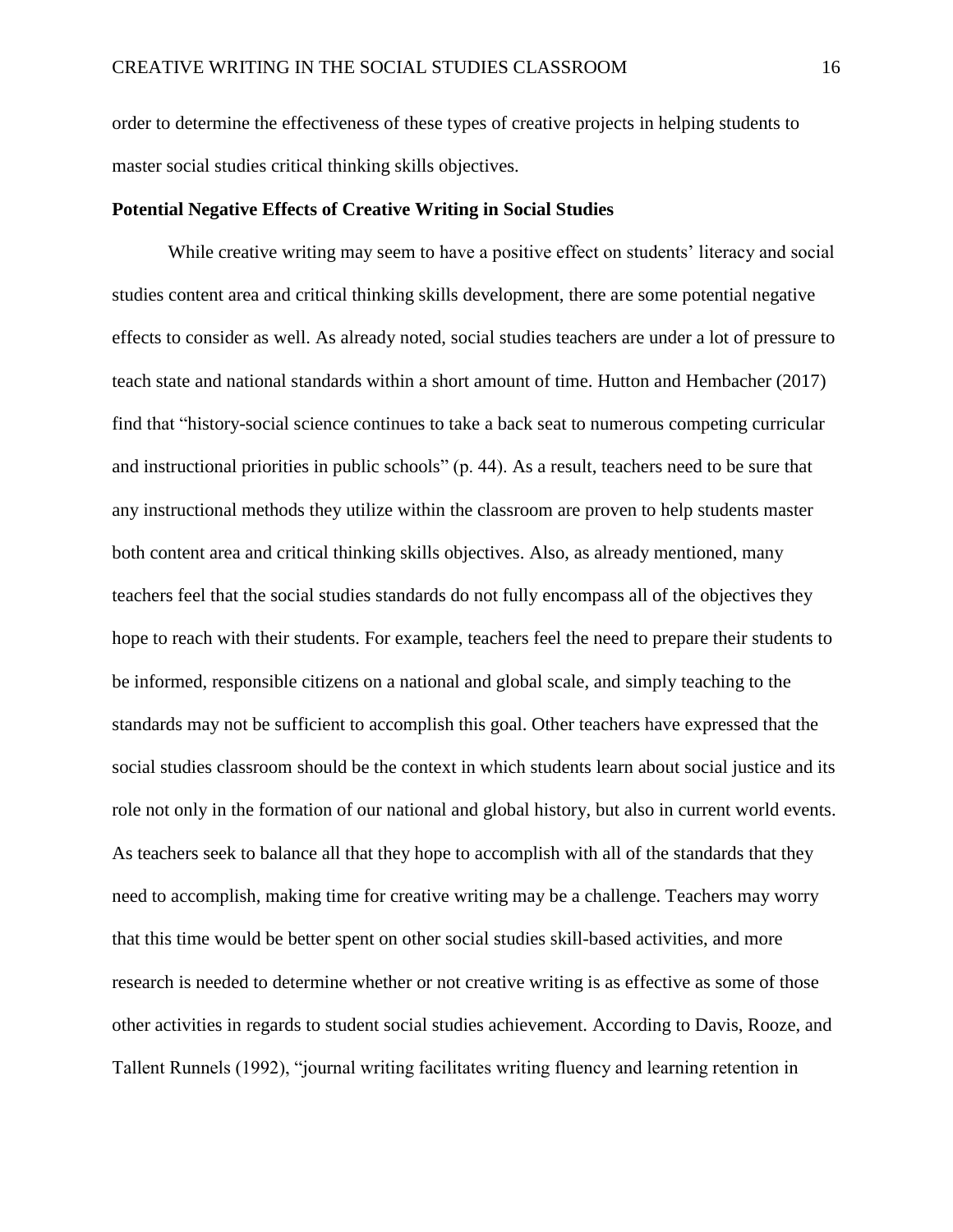fourth grade social studies. We will need to conduct further studies to explore the effects of journal writing across the curriculum" (p. 397). Additionally, writing activities can provoke negative reactions from students, particularly students who do not enjoy writing. As a result, creative writing in the social studies classroom could have a negative effect on students' attitudes toward social studies in general.

**Loss of instructional time for other social studies skill-based activities.** As previously mentioned, social studies teachers are required to cover a seemingly impossible amount of material into a very short amount of time with their students. As a result, any strategies implemented in the classroom must be proven to be the very best practice, helping students to master both content area objectives and critical thinking skill objectives simultaneously. According to Croddy (2017), "since the inception of public education, the responsibility of assuring an educated populace has fallen largely to teachers. Today, their challenge is greater than ever" (p. 19). He explains that as tensions boil between our government and our national media, social studies teachers feel a rising pressure to develop strong critical thinking skills in their students that will enable them to make informed, wise decisions on their own. He contends that there are many components of instruction that should be included in any effective strategy that could meet these objectives. Specifically, he believes that such instructional strategies should include classroom instruction "government, history, law and democracy" as well as a discussion of "current and controversial issues, […] service-learning linked to formal curriculum and classroom instruction," and "student participation in simulations of democratic processes and procedures" (Croddy, 2017, p. 19). He adds that these instructional strategies "place the student in an active learner role, and by so doing the motivate and engage" (Croddy, 2017, p. 19). This gives students an opportunity to really feel what it is like to be an active citizen of our nation.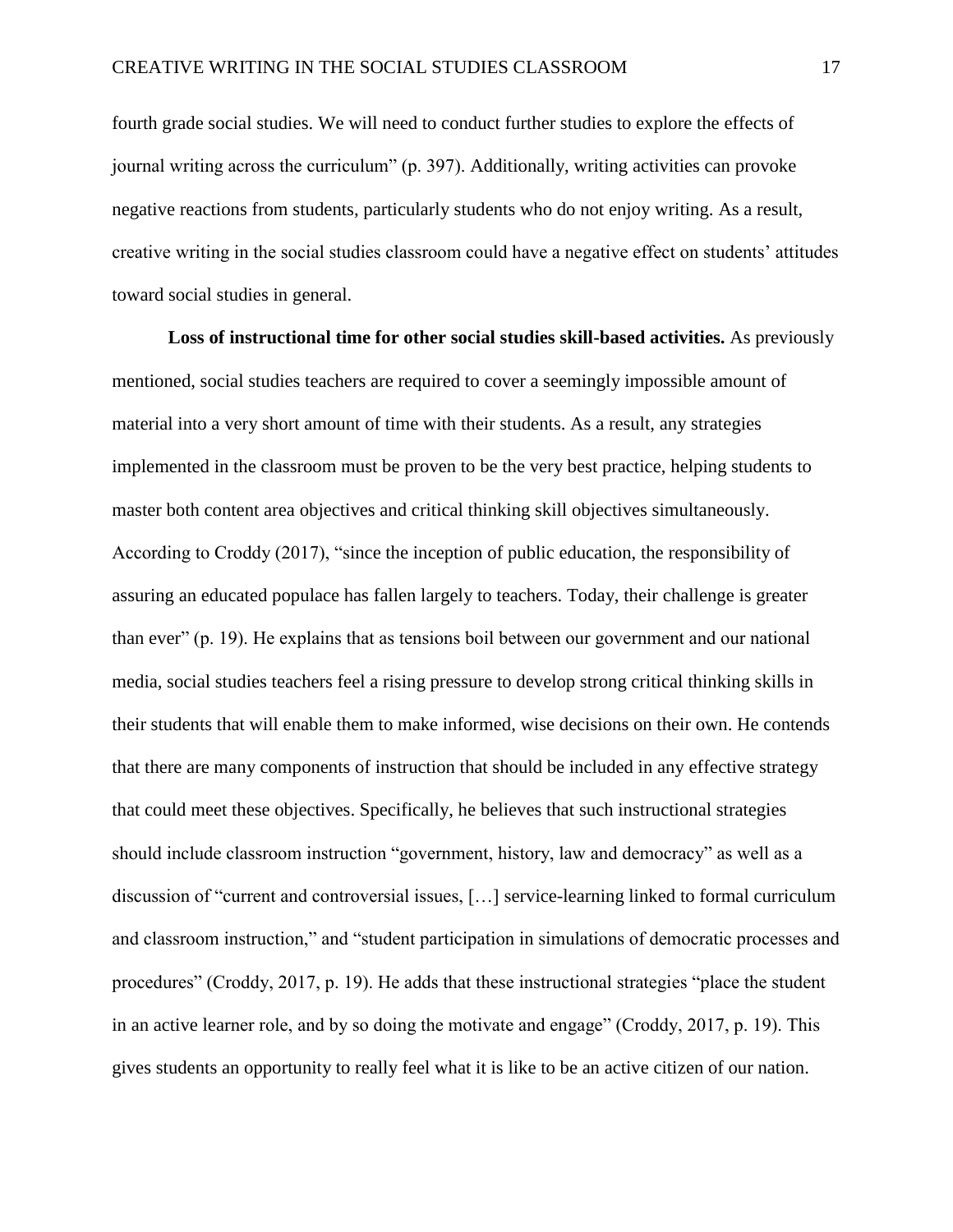Similarly, creative writing could engage students by placing them in the role of an active learner, imagining what it would be like to live in a historical context quite different than their own.

**Student attitude.** However, in order to effectively give students that experience, it could be argued that students need to have a positive attitude toward the social studies content area, towards writing, towards the social studies classroom, and even toward the social studies teacher. A negative perspective on any of these components could inhibit students from truly opening their imaginations to the historical contexts they're expected to live into, thus preventing them from truly developing an understanding of the concepts, people, and places about which they are writing. According to Marrs, Zumbrunn, McBride, and Stringer, (2016) "in the elementary classroom, writing can be particularly challenging for children who are just beginning to hone their writing skills and their ability to plan their writing" (p. 16). These authors went on to explain that while a majority of elementary students in their research study enjoyed receiving feedback on their writing, because they expected positive comments from their teacher, there were a significant number of students that did not enjoy this part of the writing process because they expected to hear negative feedback from their teacher. Some students even feared embarrassment or cruel words from their teachers. As a result, many of these young students had already developed fears and anxieties about writing and believed that they were bad writers. While these students may represent the minority in many classrooms, it is important to keep in mind that writing can invoke strong negative feelings in these students, even in other subject areas such as social studies. In order to implement creative writing in a way that could potentially improve student achievement in the social studies classroom, the teacher must first create an environment in which all students feel respected, capable, and confident. This will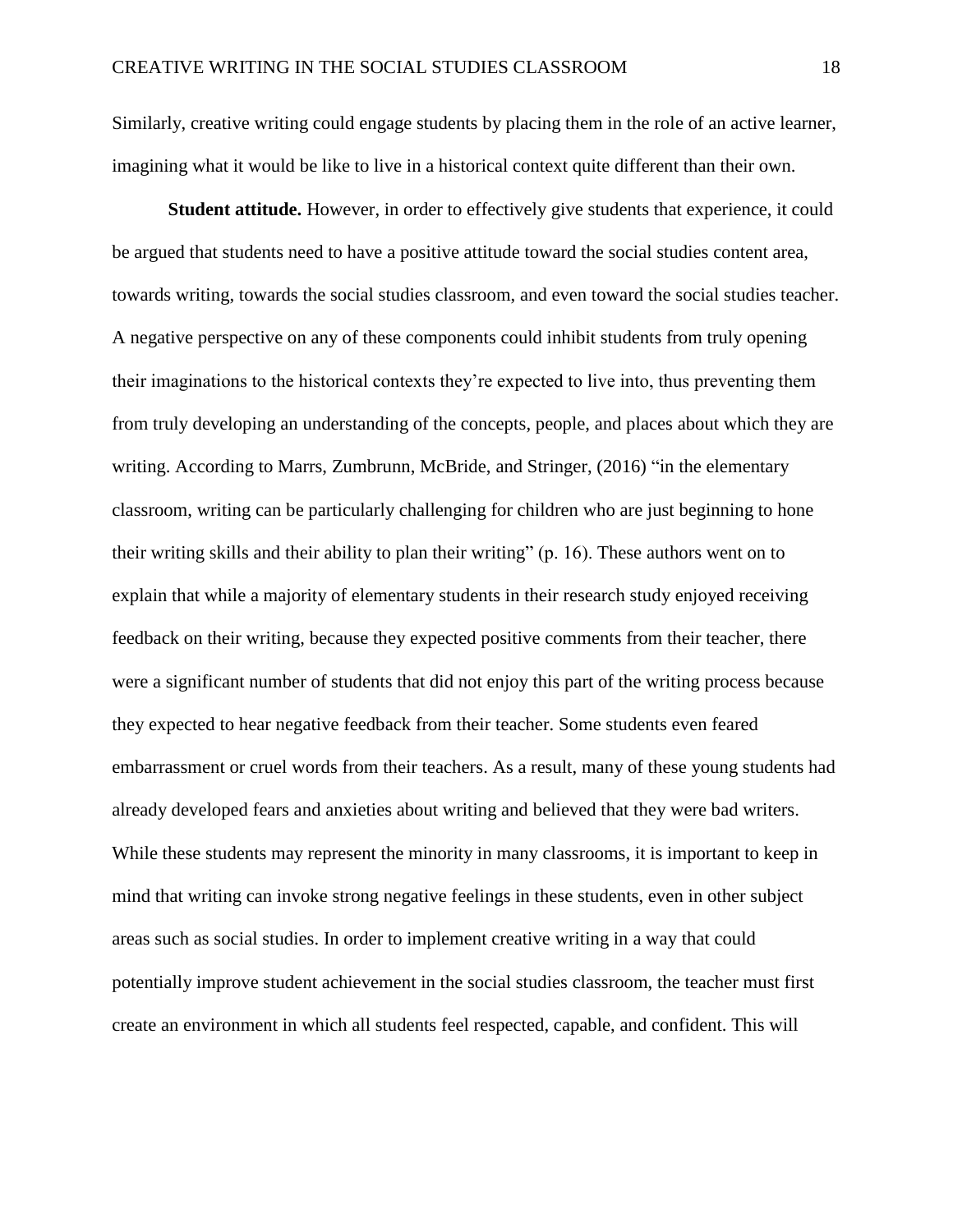eliminate the negative attitudes and feelings that could prevent this strategy from being effective for many students.

#### **Methods**

#### **Participants**

The research was conducted at a private Christian school in suburban West Michigan. There are 57 fifth grade students that participated in this research study, in three class sections of 19 students each. Of these students, 24 are boys and 33 are girls. Almost all of these students are white, although one identifies as Asian/White. Seven students have an Individualized Education Program, and receive accommodations, modifications, or extra support through the school's Learning Support Services. Nine students participate in the school's Academically Talented (A.T.) program. Of these nine students, four go to A.T. for Math, four go to A.T. for Literacy, and one student goes to A.T. for both Math and Literacy. The fifth grade is similar in structure to the sixth through eighth grades. As a result, the fifth-grade students rotate through all three fifth grade classrooms each week with their homeroom. One teacher teaches all of the literacy, and another teaches all of the math. The researcher teaches all of the science and social studies. Each teacher also teaches spelling and Bible to their own homeroom class.

#### **Data Collection**

The researcher sought to examine the effect of creative writing in helping improve student achievement in the social studies content area. Action research was conducted in her classroom over the course of three months. The researcher taught three class sections of fifth grade social studies, and each class completed two curricular units over the course of the research study. The first curricular unit focused on the Age of Exploration, while the second unit focused on Early English Settlements. Throughout each unit, the researcher taught the same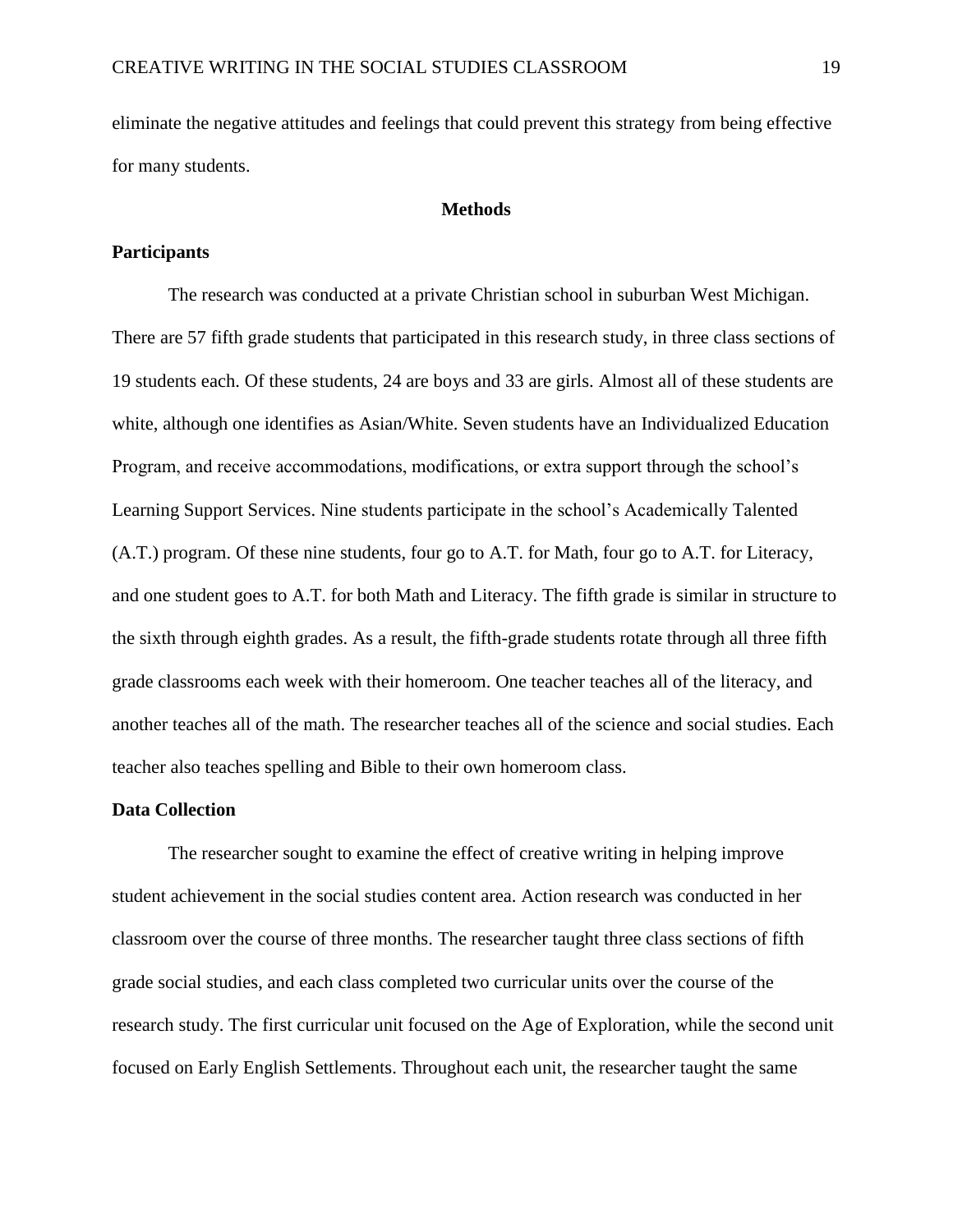lessons to each class section, and the students engaged in a variety of educational activities. These included such activities as reading from a textbook, engaging in class discussion, listening to a teacher read from children's books related to the content, taking notes from a short lecture, and filling out graphic organizers related to the content matter.

At the conclusion of each unit, Class Section One completed a creative writing activity in class, while the other two class sections did not. These writing prompts were designed to help the students imagine that they were alive during the historical time period of each unit. In order to complete each creative writing activity, students needed to take on the perspective of someone who lived during the time period. They were required to include description and details that aligned with the content that had been taught in previous lessons. In the first unit, over the Age of Exploration, Class Section One was divided in half. The first group was asked to imagine that they were explorers, and that they were writing an entry in their Explorer Log, describing their adventures in the New World. The second group was asked to imagine that they were Native Americans who had recently encountered the European explorers on their native land. Both groups described their observations of the other and included a story about an interaction they'd had with the other group. After twenty minutes, and a break for lunch recess, the groups were switched. The researcher asked the students to imagine that they were stepping out of their previous shoes and stepping into some new ones, imagining the same scenario from the opposite point of view. Throughout both writing activities, students were encouraged to move around the classroom in order to find a comfortable writing spot that would help spark their imaginations.

In the second unit, over early English settlements in America, the students in Class Section One were asked to imagine that they were settlers in the Jamestown colony. They wrote an entry in their settler's journals, telling about their experience. They described a day in their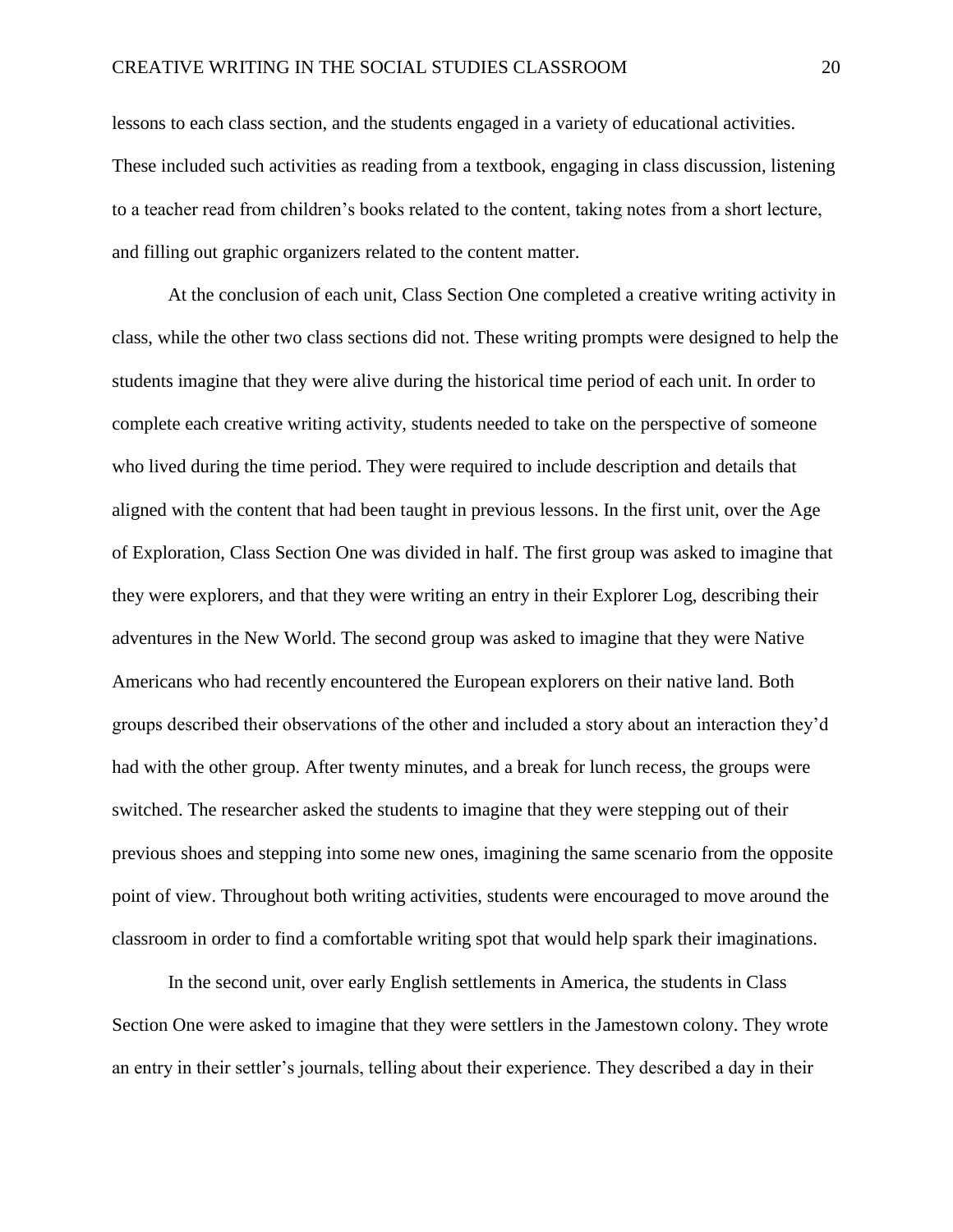life as a Jamestown settler, and they described their thoughts and feelings as they did so. Their writing included both push factors and pull factors, as students described some of the reasons they chose to leave England and move to America. Students also described some of the problems they faced when they first established the Jamestown settlement, as well as some of the reasons that life was beginning to improve for the settlers over time. In completing these creative writing prompts, students were encouraged to use their imaginations to help them connect with the content they had studied.

On the days that these creative writing prompts were given to Class Section One, the other two class sections (referred to as Class Sections Two and Three) did not participate in the creative writing activity. These class sections engaged in a lesson that involved other social studies skill activities instead. In some cases, Class Section Two or Class Section Three simply completed a lesson that the other sections had previously completed, as snow days had interfered with the school schedule. In other cases, Class Sections Two and Three completed one social studies lesson over the course of two days, as the teacher added extra activities to fill the time. These activities included additional time for class discussion, as well as bell ringer activities that reviewed the previous lesson's content. At the completion of each lesson on the day that Class Section One participated in the creative writing activity, the researcher gave each of the three class sections an exit ticket, which assessed each student's mastery of the content area objectives. The researcher then scored each exit ticket and calculated an average of each class section's scores.

Data was collected in the same way for all three class sections. At the end of the lesson on the day Class Section One received the creative writing intervention, all students were given an exit ticket to complete. This exit ticket assessed each student's mastery of the content area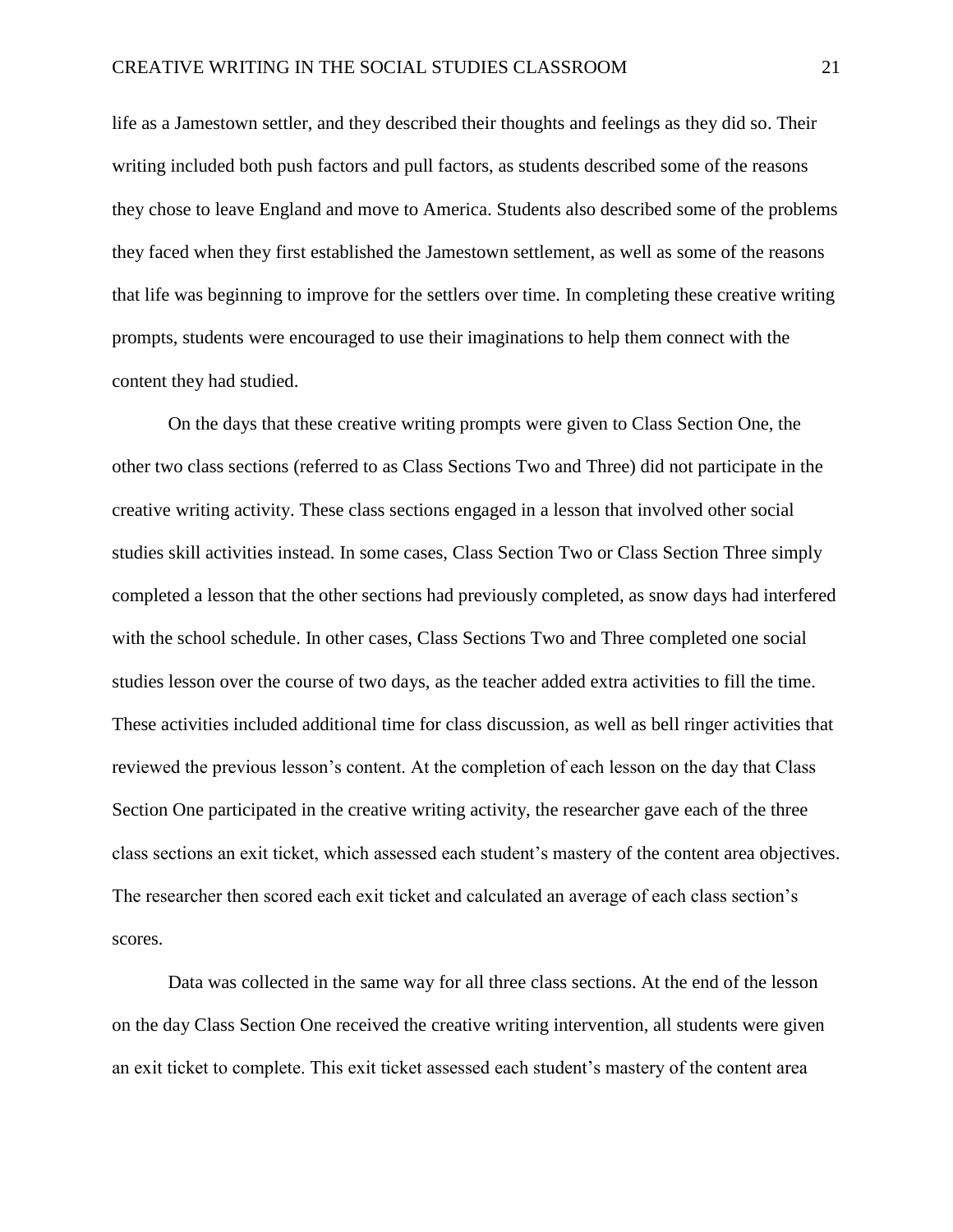objectives, with some multiple-choice questions and some short answer questions. The researcher then scored each student's exit ticket, and then calculated an average of each class section's scores. The multiple-choice questions were worth one point each, and the short answer questions were scored on a scale of one to three points each. Short answer questions that assessed only basic recall of information were worth one point, while questions that required higher order thinking skills were worth up to three points. Students that demonstrated partial understanding of a question were able to receive partial credit according to this scale.

#### **Findings**

#### **Data Analysis**

Every fifth-grade student present on the day that Class Section One completed the creative writing intervention completed an exit ticket as an assessment of student mastery of social studies objectives. These exit tickets were designed to assess student mastery of content area objectives as well as content area critical thinking skills. The exit tickets included both multiple-choice questions and short answer questions. The multiple-choice questions and short answer questions combined were worth a total of ten points on each of the two exit tickets. The multiple-choice questions were based on factual content area objectives and were scored as worth one point each. The short answer questions were based on content area critical thinking skills and were scored on scales of zero to two or three points, depending on the complexity of the question. On questions worth two points, students received both points for responses that were correct and complete. Students received one point for responses that were partially correct but incomplete. Students received zero points if they did not include a response or if the response was incorrect. On questions worth three points, students received all three points for responses that were correct and demonstrated both high order thinking and a depth of understanding.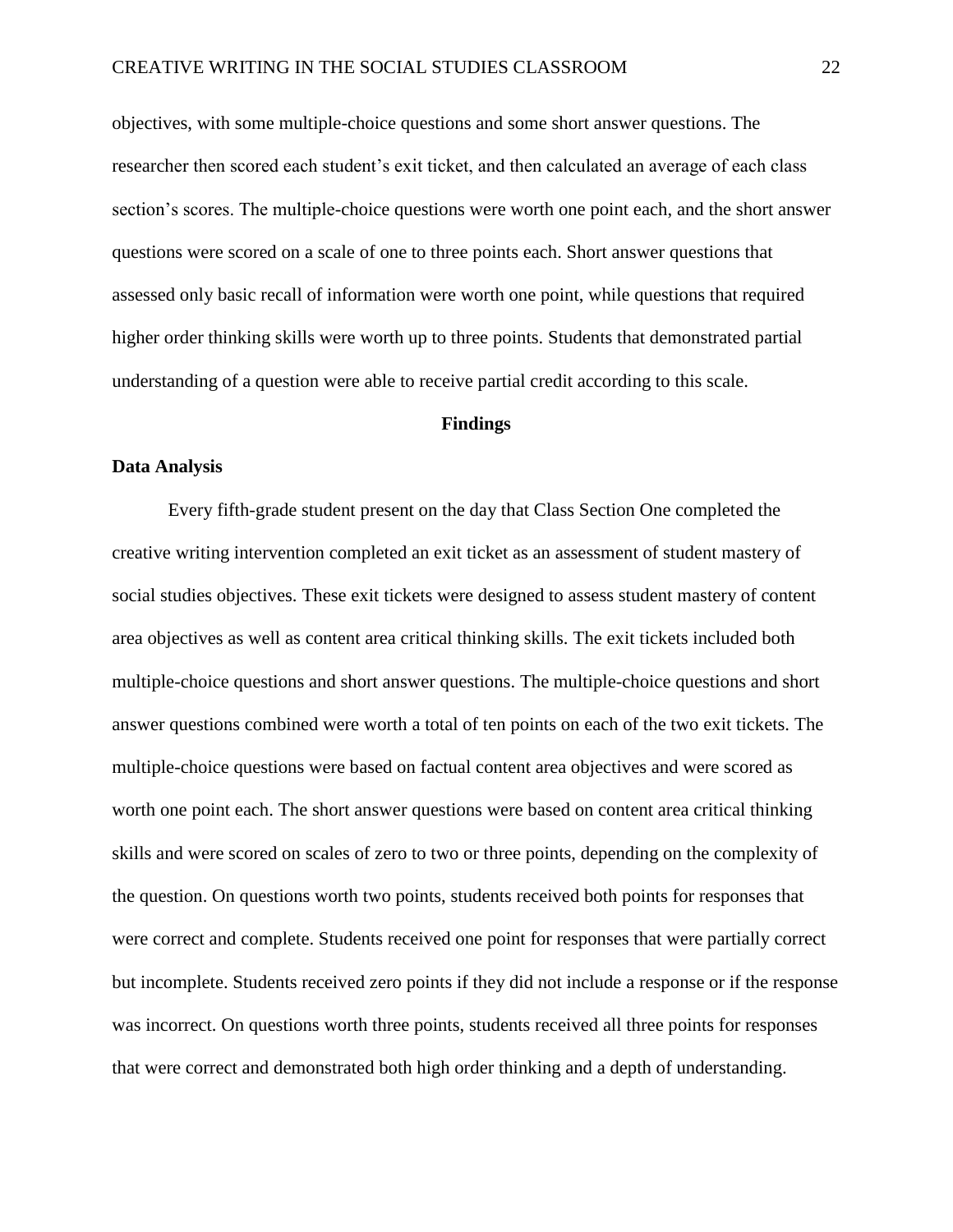Students received two points for responses that were correct but lacked high order thinking or a depth of understanding. Students received one point for responses that were partially correct but incomplete. Students received zero points if they did not include a response or if the response was incorrect. Students were encouraged to complete every question, and to guess on questions that they were unsure how to answer. However, there were several students who still chose to leave some questions on the exit tickets blank.

Each student exit ticket was given a score out of ten points by totaling up the number of points earned on each question. The researcher carefully read student responses and assigned points to each response based on the accuracy, depth, and high order thinking demonstrated in each response. The researcher compiled the student scores into tables and then calculated a class average score for each class section. The first exit ticket was completed at the completion of the fifth social studies unit of the year, over the routes of exploration to the New World. On this exit ticket, students were asked to identify information about several different explorers, list some of the obstacles faced by the explorers in North America, list some of the accomplishments of the explorers in North America, and explain an area of conflict between the explorers and the Native Americans. They also had to explain how this area of conflict specifically affected the Native Americans.

#### Table 1

| Class section 1 |       | Class section 2  |       | Class section 3  |       |
|-----------------|-------|------------------|-------|------------------|-------|
| Student         | Score | Student          | Score | Student          | Score |
| <b>B01</b>      |       | N <sub>0</sub> 1 |       | <b>P01</b>       |       |
| <b>B02</b>      |       | N <sub>0</sub> 2 |       | P <sub>0</sub> 2 |       |
| <b>B03</b>      | 6     | N <sub>03</sub>  | 8     | P <sub>0</sub> 3 |       |
| <b>B04</b>      |       | N <sub>04</sub>  |       | <b>P04</b>       |       |

*Student Scores on Unit 5 Exit Ticket: Routes of Exploration to the New World*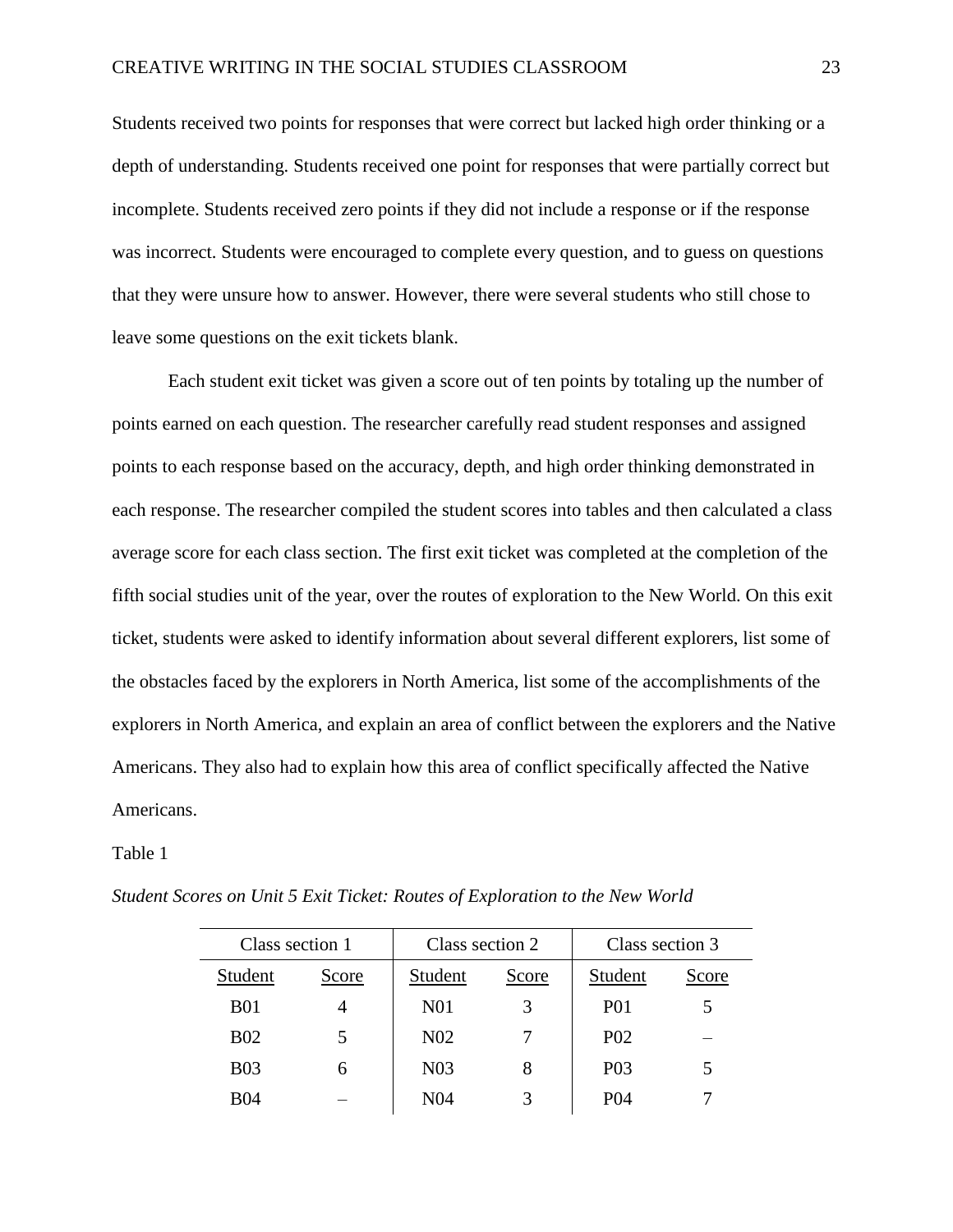| <b>B05</b> | $\overline{2}$ | N05              | $\overline{2}$ | P05             | 5                |
|------------|----------------|------------------|----------------|-----------------|------------------|
| <b>B06</b> | 8              | N <sub>06</sub>  | 5              | P <sub>06</sub> | $8\,$            |
| <b>B07</b> | 7              | N07              | 5              | P07             | 5                |
| <b>B08</b> | 6              | N <sub>0</sub> 8 | 8              | P08             | 10               |
| <b>B09</b> | 7              | N <sub>09</sub>  | 5              | P <sub>09</sub> | $8\,$            |
| <b>B10</b> | $\overline{4}$ | N10              | 8              | P10             | 6                |
| <b>B11</b> | 6              | N11              | 8              | P11             | $\tau$           |
| <b>B12</b> | 6              | N12              | 6              | P12             | 8                |
| <b>B13</b> | 9              | N13              | 9              | P13             | $\boldsymbol{0}$ |
| <b>B14</b> | 5              | N14              | 3              | P14             | 8                |
| <b>B15</b> | 5              | N15              | 7              | P15             | 7                |
| <b>B16</b> | 7              | N <sub>16</sub>  | $\overline{4}$ | P16             | 6                |
| <b>B17</b> | 5              | N17              | 8              | P17             | 5                |
| <b>B18</b> | 4              | N18              | $\overline{2}$ | P18             | 8                |
| <b>B19</b> |                | N19              | 6              | P <sub>19</sub> | 6                |
| Average    | 5.647          | Average          | 5.632          | Average         | 6.333            |
|            |                |                  |                |                 |                  |

Table 1 (continued).

*Note*. – denotes that the student was absent and thus did not participate in the activity.

The second exit ticket was completed at the completion of the subsequent unit, over the early English settlements in America. In this unit, students learned about some of the causes and effects of the early English settlements that became the thirteen original colonies in North America. Students specifically focused on the colonies of Roanoke, Jamestown, and Plymouth. As they studied the important people, places, and events that took place in each colony, students developed an understanding of the reasons many settlers chose to move to the Americas. They were introduced to the idea of push and pull factors and began to identify specific push and pull factors that caused settlers to leave England for North America. As students read about and discussed each settlement, they were encouraged to imagine what life was like for the settlers in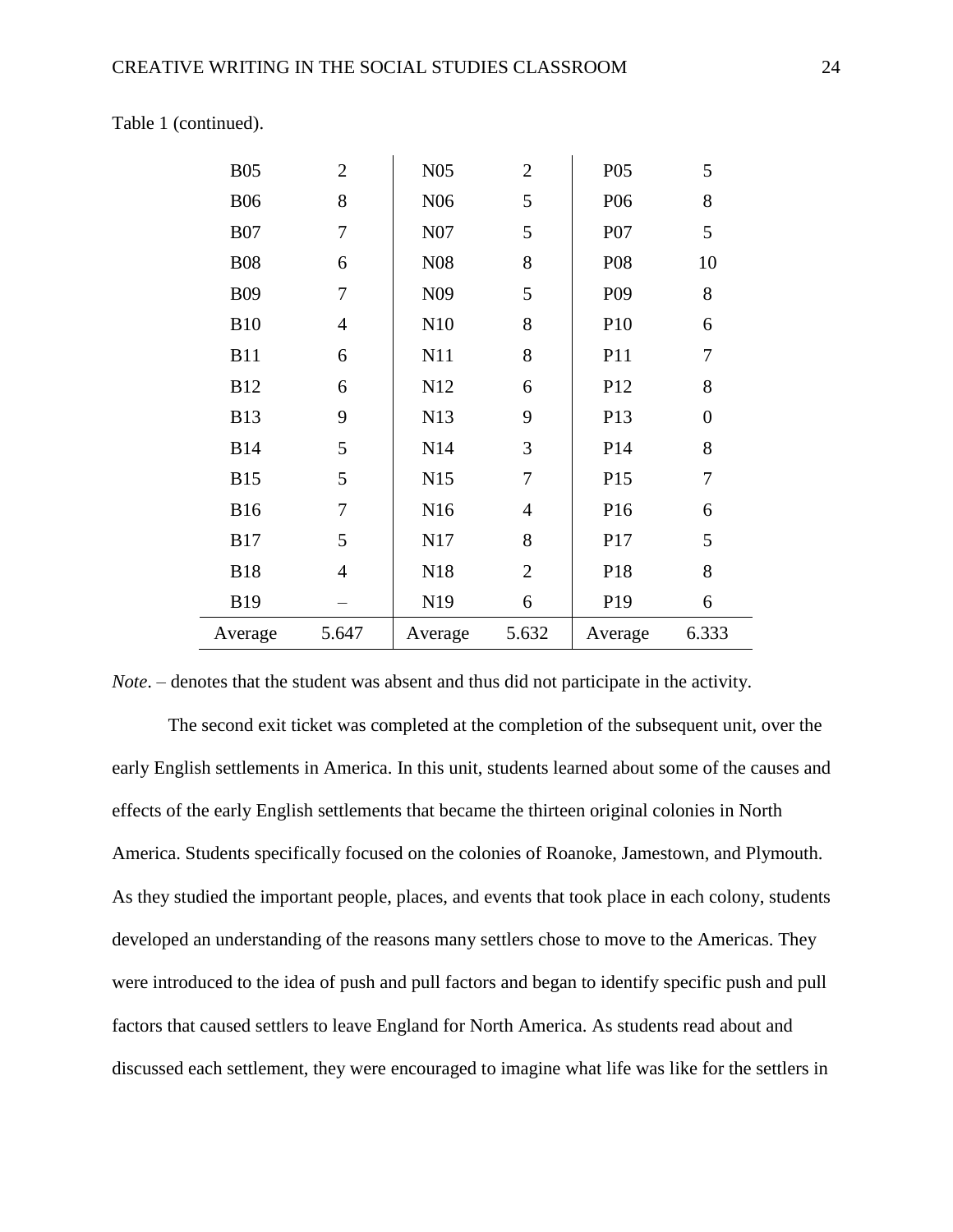each colony. On the exit ticket at the completion of this unit, students were asked to match important events with the colony in which they took place, list some of the problems the Jamestown settlers faced, list some of the reasons Jamestown grew and prospered, explain the difference between a push factor and a pull factor, and give an example of each.

#### Table 2

| Class section 1 |                | Class section 2  |                | Class section 3 |                |
|-----------------|----------------|------------------|----------------|-----------------|----------------|
| Student         | Score          | Student          | Score          | Student         | Score          |
| <b>B01</b>      | 10             | N <sub>01</sub>  | 8              | P <sub>01</sub> | 8              |
| <b>B02</b>      | 5              | N <sub>0</sub> 2 | 8              | P <sub>02</sub> | 6              |
| <b>B03</b>      | 8              | N <sub>03</sub>  | $\overline{4}$ | P03             | 9              |
| <b>B04</b>      | 7              | N <sub>04</sub>  | 8              | P <sub>04</sub> | 3              |
| <b>B05</b>      | $\overline{4}$ | N <sub>05</sub>  | $\overline{2}$ | P05             | $\tau$         |
| <b>B06</b>      | 9              | N <sub>06</sub>  | $\overline{7}$ | P <sub>06</sub> | 9              |
| <b>B07</b>      | 7              | N07              | 6              | P07             | 7              |
| <b>B08</b>      | 6              | N <sub>08</sub>  |                | P08             | 8              |
| <b>B09</b>      | 7              | N <sub>09</sub>  | 7              | P <sub>09</sub> | 6              |
| <b>B10</b>      | 3              | N10              | 8              | P10             | 6              |
| <b>B11</b>      | $\tau$         | N11              | 9              | P11             | $\tau$         |
| <b>B12</b>      | 7              | N12              | 6              | P12             | 3              |
| <b>B13</b>      | 9              | N13              | 9              | P13             | $\overline{4}$ |
| <b>B14</b>      | $\tau$         | N14              | $\overline{7}$ | P14             | 9              |
| <b>B15</b>      | 9              | N15              | 9              | P15             | 10             |
| <b>B16</b>      | 9              | N <sub>16</sub>  | 5              | P16             | 10             |
| <b>B17</b>      | 6              | N17              | 8              | P17             | $\overline{7}$ |
| <b>B18</b>      | 5              | N18              | 9              | P18             | 5              |
| <b>B19</b>      | 9              | N19              | 9              | P19             | 10             |
| Average         | 7.053          | Average          | 7.167          | Average         | 7.053          |

*Student Scores on Unit 6 Exit Ticket: Early English Settlements*

*Note*. – denotes that the student was absent and thus did not participate in the activity.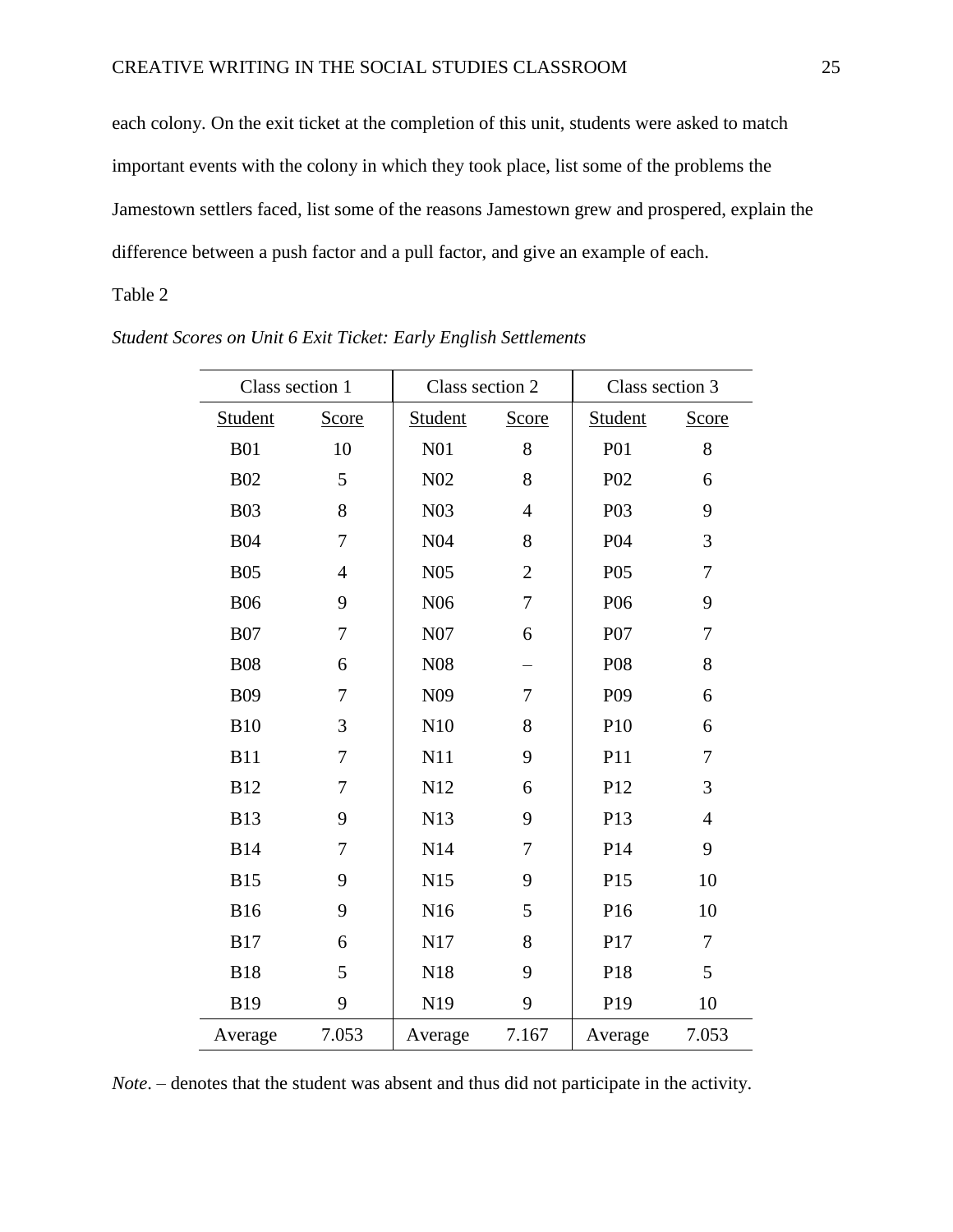#### **Discussion**

#### **Summary of Major Findings**

The exit ticket data did not indicate that the creative writing intervention significantly helped students master the social studies objectives. In the first trial, Class Section One scored higher than Class Section Two, but lower than Class Section Three on their exit ticket responses. This shows that receiving the creative writing intervention did not cause the students in Class Section One to score either higher or lower than their peers, who did not receive the intervention. While some students in Class Section One were challenged to think about the unit concepts in a different way than their peers, as a result of completing the creative writing intervention, this did not necessarily help improve their scores on the exit ticket. The researcher noticed that some of these students were able to process the motivations behind the explorers' actions in a deeper way than that of their classmates, but this was not assessed on the exit ticket.

In the second trial, Class Section One scored exactly the same as Class Section Three, and Class Section Two scored the highest out of the three. Once again, this shows that receiving the creative writing intervention did not cause the students in Class Section One to score either higher or lower than their peers, who did not receive the intervention. In both the multiple-choice questions and the short answer questions, student responses varied widely in each class, regardless of whether or not they had completed the creative writing intervention. Once again, however, the researcher noticed that some students in Class Section One were challenged to think about the unit concepts in a deeper way as they imagined what it would be like to live in one of the early English settlements. While this was not assessed on the exit ticket, the researcher noticed that some of these students were beginning to better articulate the challenges the settlers faced than their peers. In considering the whole class averages on the exit tickets, one cannot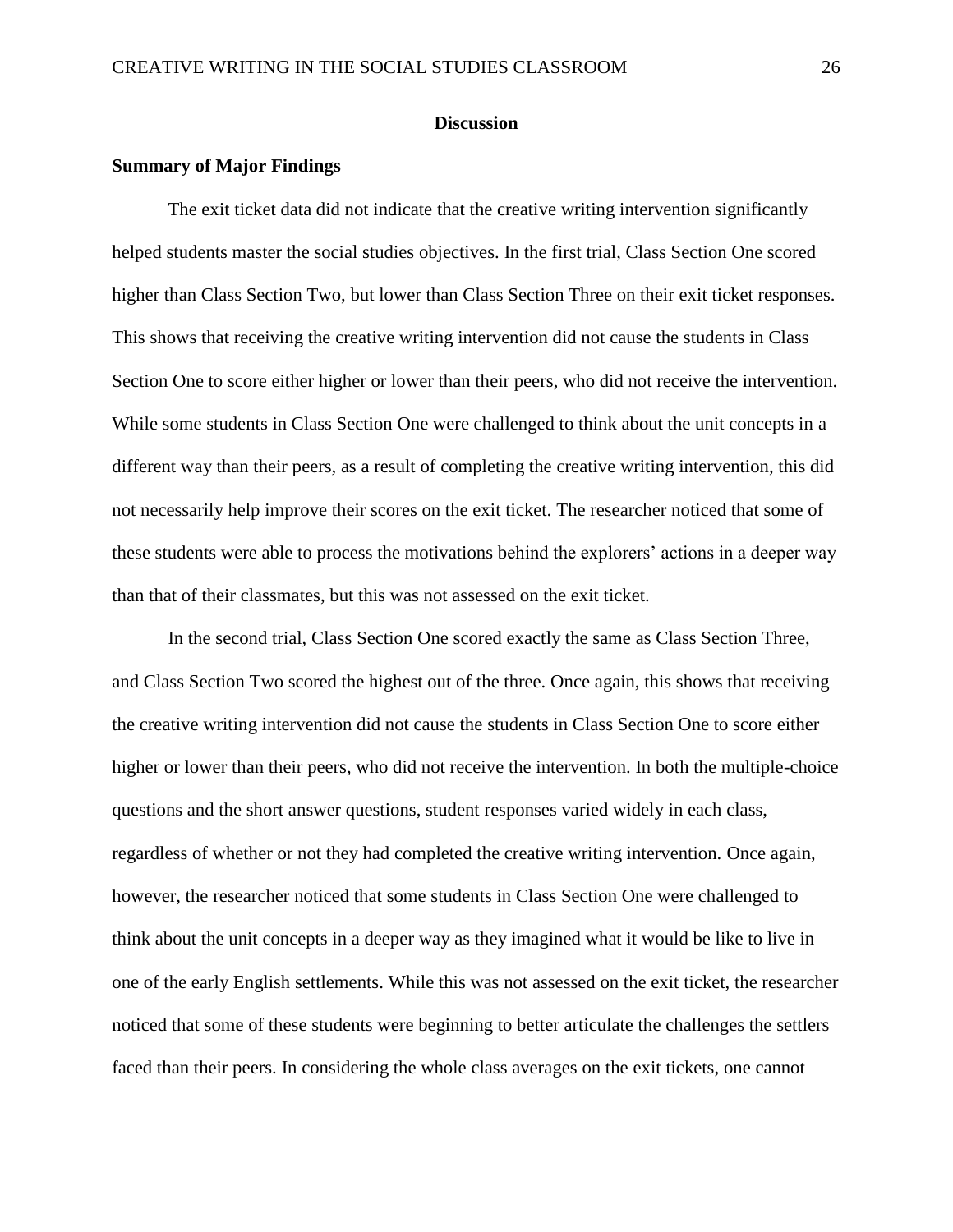definitively conclude that the creative writing intervention had an effect on the students' mastery of content area skills or critical thinking skills. However, there were several external factors that may have influenced the results of the study.

#### **Limitations of the Study**

The study was completed over the course of about three months, from mid-January through mid-April. Unfortunately, this was a historic winter in West Michigan, where the study took place, and there were fourteen snow days over the course of those months. This greatly interfered with the learning process, as students often went several days in between social studies lessons. As a result, it may have been difficult for students to recall content that they had learned earlier in the unit when completing the creative writing activity. Additionally, the snow days interfered with the researcher's ability to conduct a more thorough investigation. The researcher had hoped to teach three curricular units over the course of the study, and thus conduct three separate trials of the creative writing intervention. However, due to the number of snow days, the researcher was only able to complete two curricular units during the course of the study and thus only conduct two trials of the creative writing intervention. Additional trials may have provided more significant patterns or trends than that which was revealed in the data.

There were also many students who were absent throughout the course of this study, even when school was in session. While it is typical for rounds of sickness to keep some students home during the winter months, in any school, there was a significant number of fifth-grade students who were also gone due to planned absences. Many families had planned vacations during the winter months, and as a result, there were many fifth-grade students who missed important social studies discussions and other in-class activities that could not be replicated outside of the classroom. During the month of February, for example, there was at least one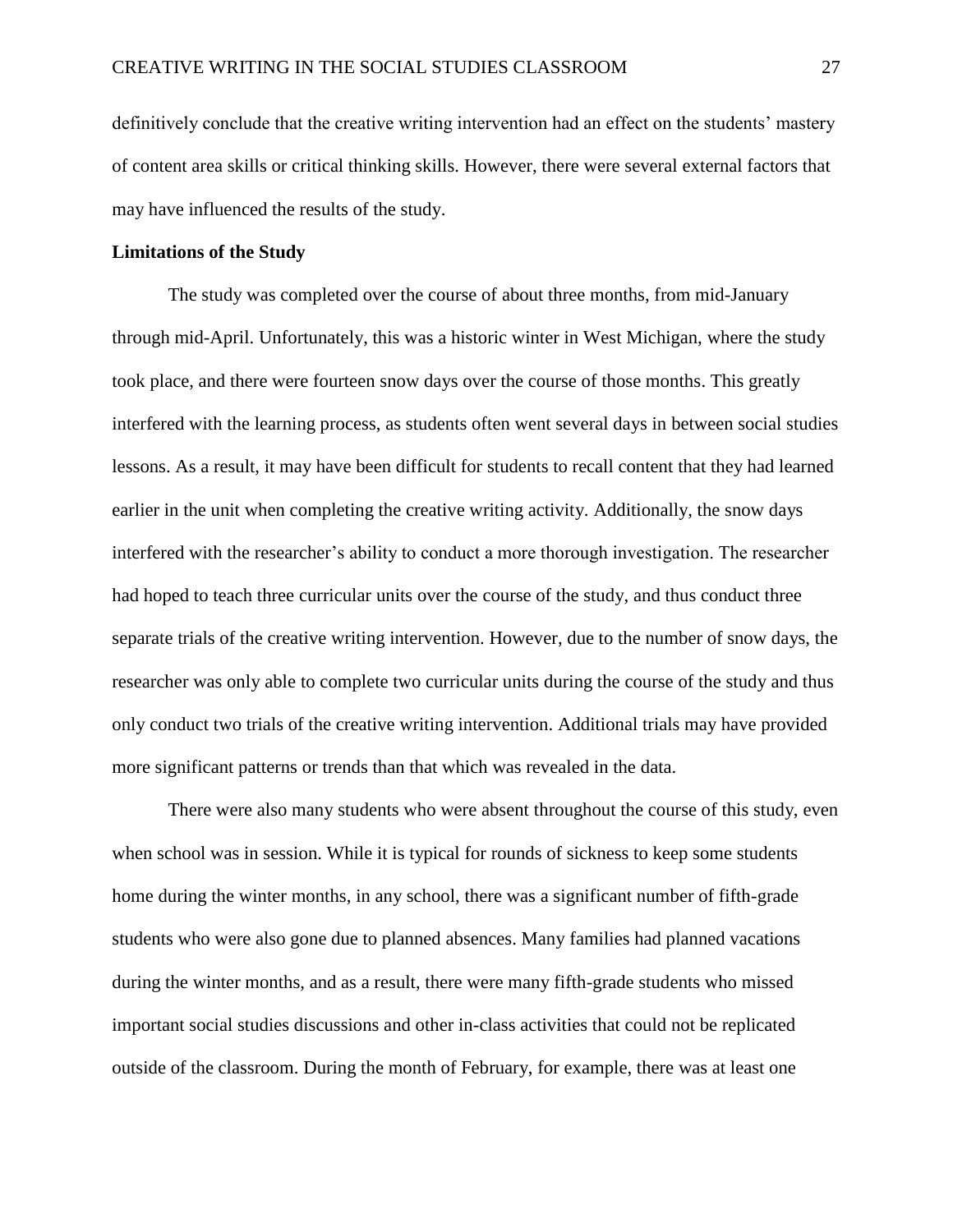student gone due to a vacation every school day of the month. Many of these students happened to be in Class Section One, which may have caused them to score lower on their exit tickets. Due to these limitations, the researcher acknowledges that more research is needed in order to determine whether or not creative writing can help improve student achievement in the social studies classroom.

#### **Further Study**

In the future, the researcher hopes to continue this study by conducting more trials with students across a longer time frame. Being able to do more trials could help make the results of the study more accurate by providing more data. Additionally, giving students more creative writing prompts could help them to feel more comfortable with the process, thus removing any confusion or anxiety that they might have felt in these first two creative writing activities. By conducting the study over a longer period of time, there would also be less of an impact from student absences, such as those the researcher encountered over the course of this study. This would enable more students, regardless of whether or not they received the intervention, to complete the exit ticket with a stronger foundational understanding of the content that was taught in each unit. This would strengthen the accuracy of any data that might be collected, as the exit tickets would more accurately be assessing the effect of the creative writing on student achievement.

While the researcher cannot affirmatively conclude that the creative writing either improved or hindered student mastery of the content area skills and objectives, the researcher did notice other changes in the students who received the creative writing intervention. For example, the researcher noted that while completing the first writing prompt, many of the students in Class Section One were challenged to think about the concepts more deeply than their peers in Class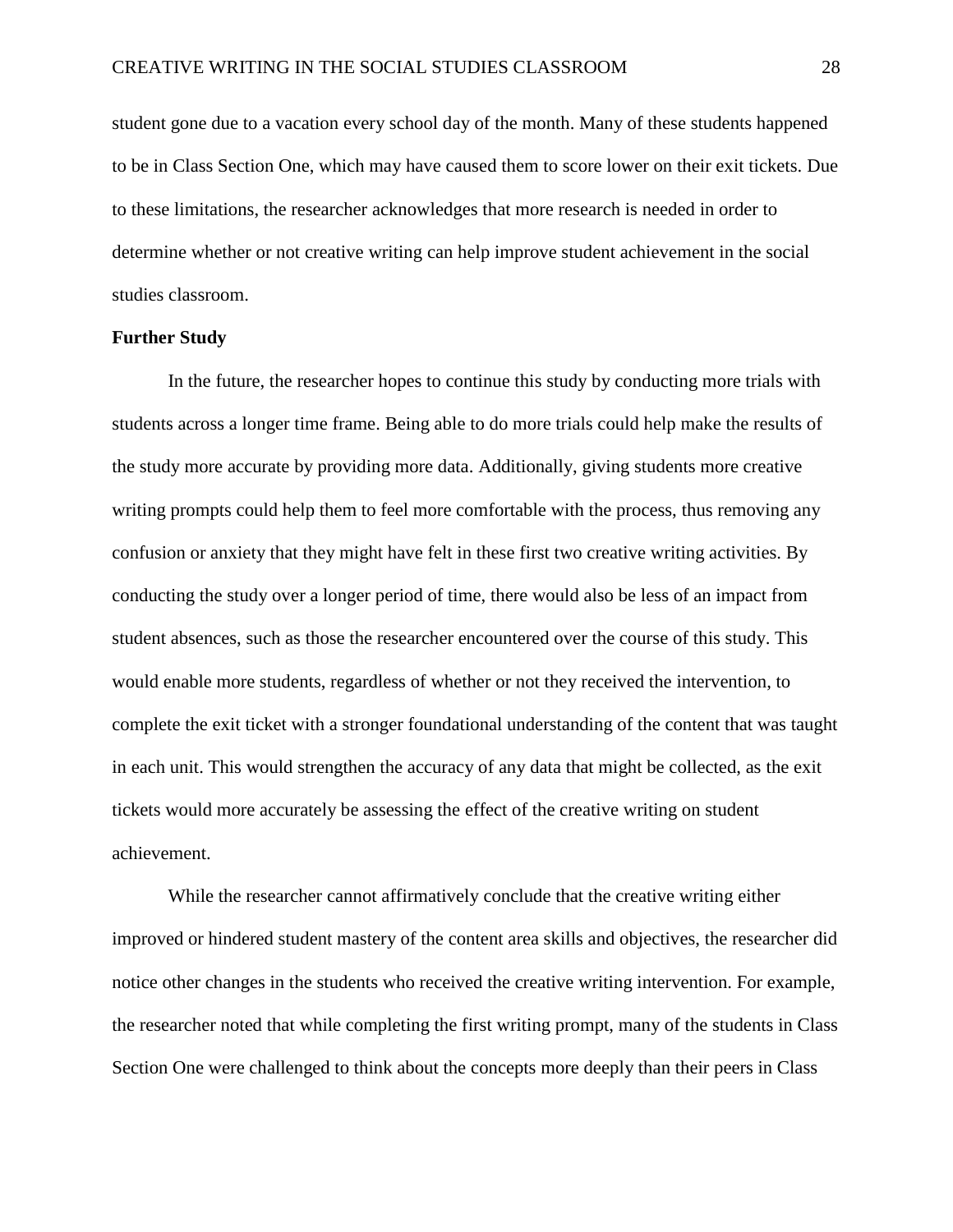Sections Two and Three in order to complete the task. In order to write a journal entry from the perspective of a European explorer, for example, students were required to think through the motivations, thoughts, and feelings that an explorer at that time period would have experienced. While many students in Class Sections Two and Three expressed feelings of disgust and contempt for the explorers in class discussions, due mostly to their treatment of the Native Americans they encountered, the students in Class Section One seemed to develop a more nuanced perspective on the encounters between the explorers and Native Americans. While this did not necessarily help them to score any higher on the exit ticket, the researcher felt that this experience could have had a significant impact on the students' deeper understanding of the motivations behind the historical figures about whom they wrote, and it could have helped develop empathy in the students. In the future, the researcher would like to examine this phenomenon more closely, in order to determine whether or not creative writing in the social studies classroom helps foster more nuanced understanding or build empathy in students.

#### **Conclusion**

While the results of this action research project do not conclusively reveal whether or not creative writing helps improve student achievement in the social studies classroom, the research can serve as a springboard for future research. As previously explored, research has already shown that creative writing can improve student achievement in writing. At this point, more research is needed to determine whether or not the benefits of creative writing extend to students' mastery of social studies content area and skills objectives as well. However, in a time when social studies teachers are under intense pressure to balance all of their social studies instruction with the demands of other subject areas, more research must be done in order to determine which instructional practices have the potential to best improve student learning. The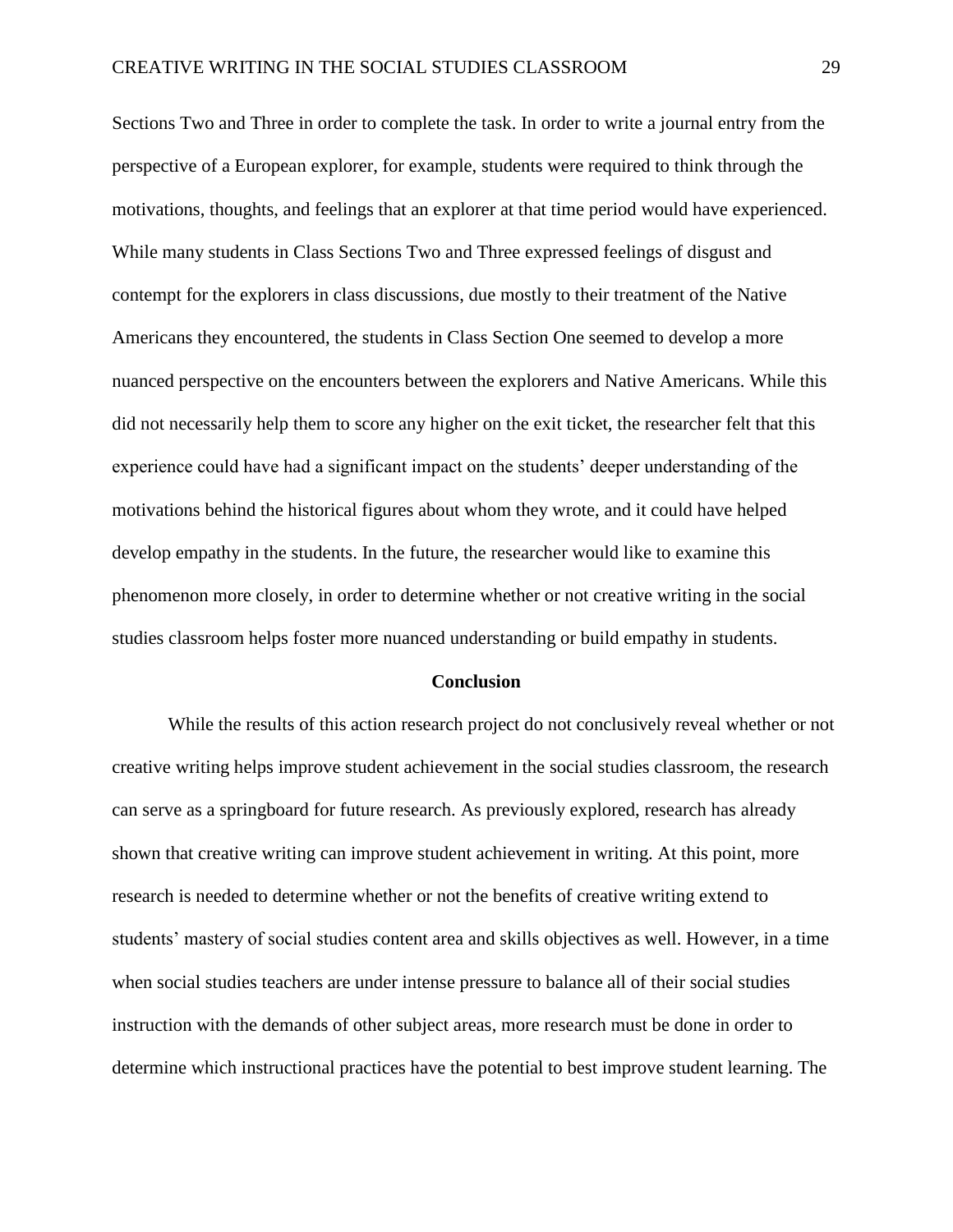researcher found that the creative writing intervention was simple to plan and prepare, and required no additional resources, technology, or skills from the teacher. This intervention was accessible to all students in her fifth-grade classroom, and it did not have any observable negative impact on student attitude. In the event that this intervention could help some students master the content area objectives, it could be implemented in virtually any social studies unit in any upper elementary classroom. Creative writing prompts could be tailored to best meet the needs of specific classrooms and could reflect the specific objectives set in any given classroom as well. This instructional strategy is therefore worth further research in the future.

Perhaps an unexpected result of the action research study was the insight it gave the researcher regarding the other ways the intervention challenged students. While the researcher sought to identify the effects of the intervention on students' mastery of content area skills and objectives, the researcher began to notice a change in the way the students thought about the content. While this change in thinking was not measured or documented officially, as it did not relate to the objectives of the study, the researcher was intrigued by the conversations she had with the students who participated in the creative writing activity. Their perspectives seemed to shift as students' understandings of historical events deepened, giving them more of a nuanced perspective on the world. As they sought to express in writing the actions each historical figure experienced, they also had to think through their motivations, thoughts, and feelings. With further practice, this sort of thinking could help students to better understand historical contexts or the causes and effects that shaped the course of history. Additionally, this could be an instructional strategy to help teachers incorporate some of their own objectives into the content area, aside from those laid out in the state and national standards. For example, creative writing could help students develop a sense of empathy towards people who lived centuries ago and may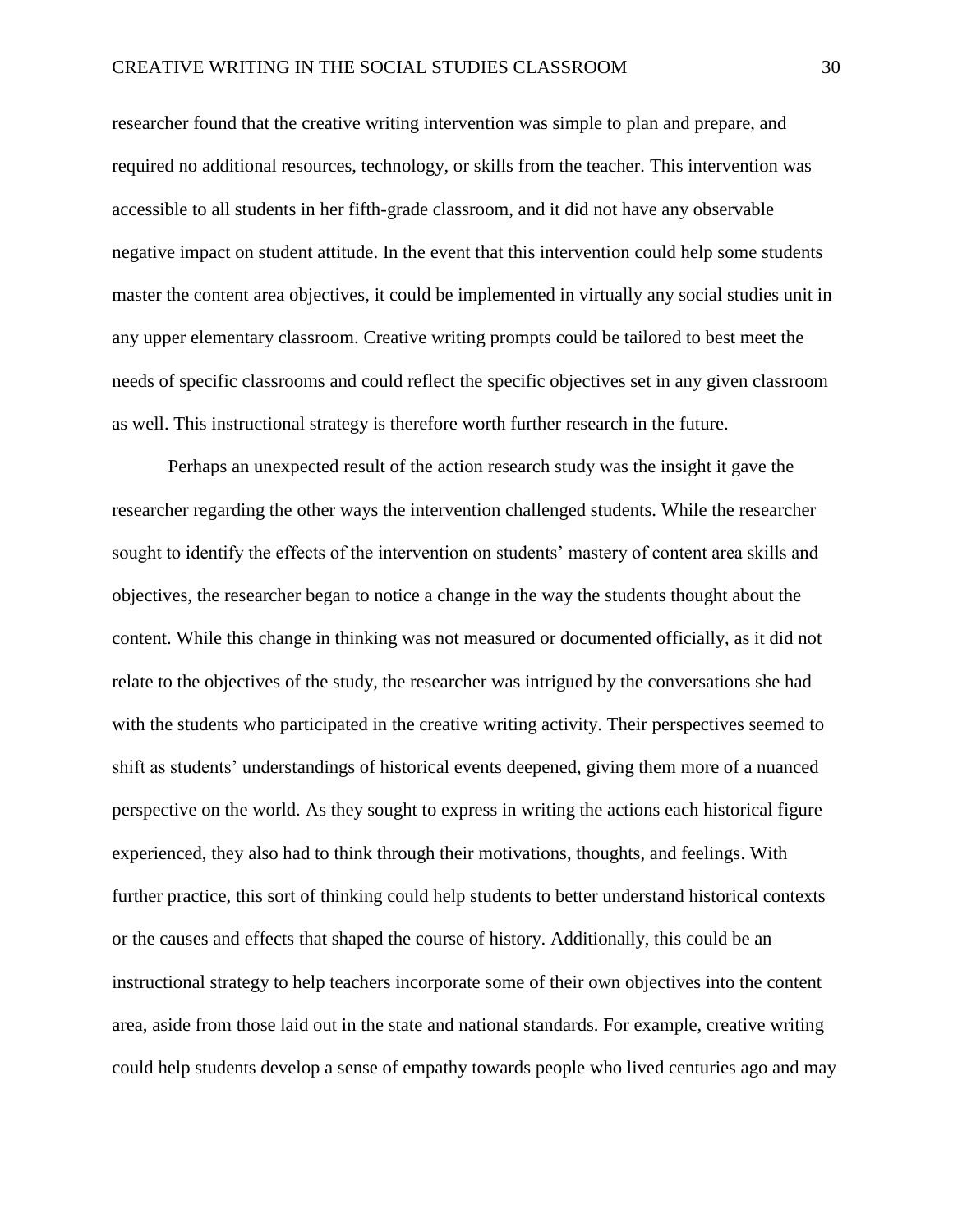have come from an entirely different perspective than our students do today. While this is not necessarily a skill that is assessed on state or national standards, being able to see the world from the perspective of another, and to empathize with them, is perhaps one of the most essential components of learning in any classroom.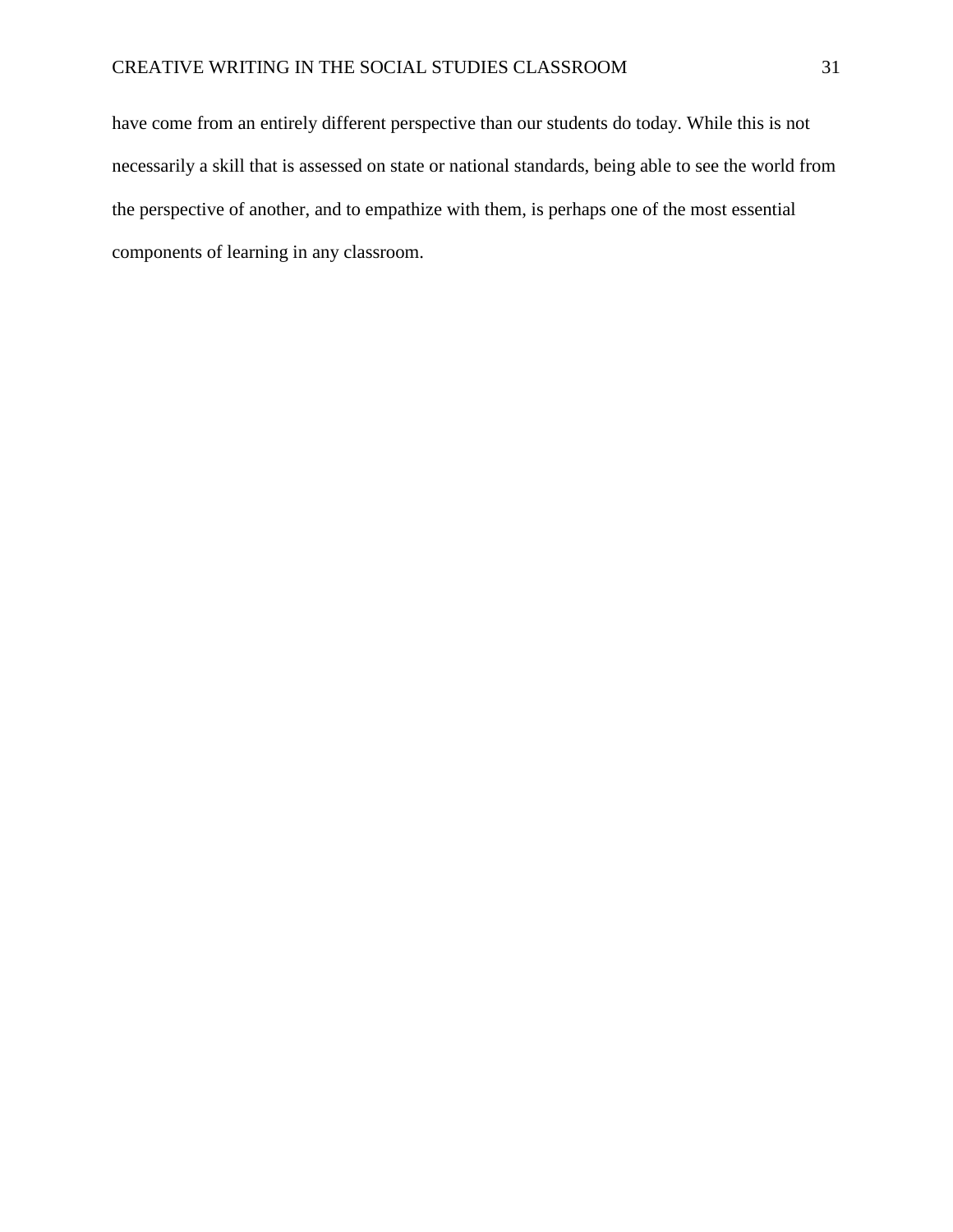#### **References**

- Babini, K. C. (2013). *Has elementary social studies instruction become collateral damage of the No Child Left Behind Act?* (Doctoral thesis). Available from ProQuest database. (UMI No. 1448275511)
- Brugar, K. A. (2018). Learning and teaching in a visual world: Elementary teacher candidates' use of visual materials. *Curriculum and Teaching Dialogue*, *20*, 1-14, 176. Retrieved from ProQuest Education Journals database.
- Croddy, M. (2017). Can social studies teachers save democracy? *Social Studies Review*, *56*, 19- 21. Retrieved from ProQuest Education Journals database.
- Davis, B. H., Rooze, G. E., & Tallent Runnels, M. K. (1992). Writing-to-learn in elementary social studies. *Social Education*, *56*(7), 393-397. Retrieved from ProQuest Education Journals database. (Accession No. 01413278)
- De Smedt, F., & Van Keer, H. (2018). Fostering writing in upper primary grades: A study into the distinct and combined impact of explicit instruction and peer assistance. *Reading and Writing*, *31*(2), 325-354. http://dx.doi.org.ezproxy.nwciowa.edu/10.1007/s11145-017- 9787-4
- Fry, S. W., & O'Brien, J. (2017). Social justice through citizenship education: A collective responsibility. *Social Studies Research and Practice*, *12*(1), 70-83. Retrieved from https://search-proquest-com.ezproxy.nwciowa.edu/education1/docview/2080971040/ fulltextPDF/2CC325BECBD54B64PQ/1?accountid=28306
- Graham, A. C. K., Kerkhoff, S. N., & Spires, H. A. (2016). Disciplinary literacy in the middle school: Exploring pedagogical tensions. *Middle Grades Research Journal*, *11*(1), 63-83. Retrieved from ProQuest Education Journals database. (Accession No. 1923045027)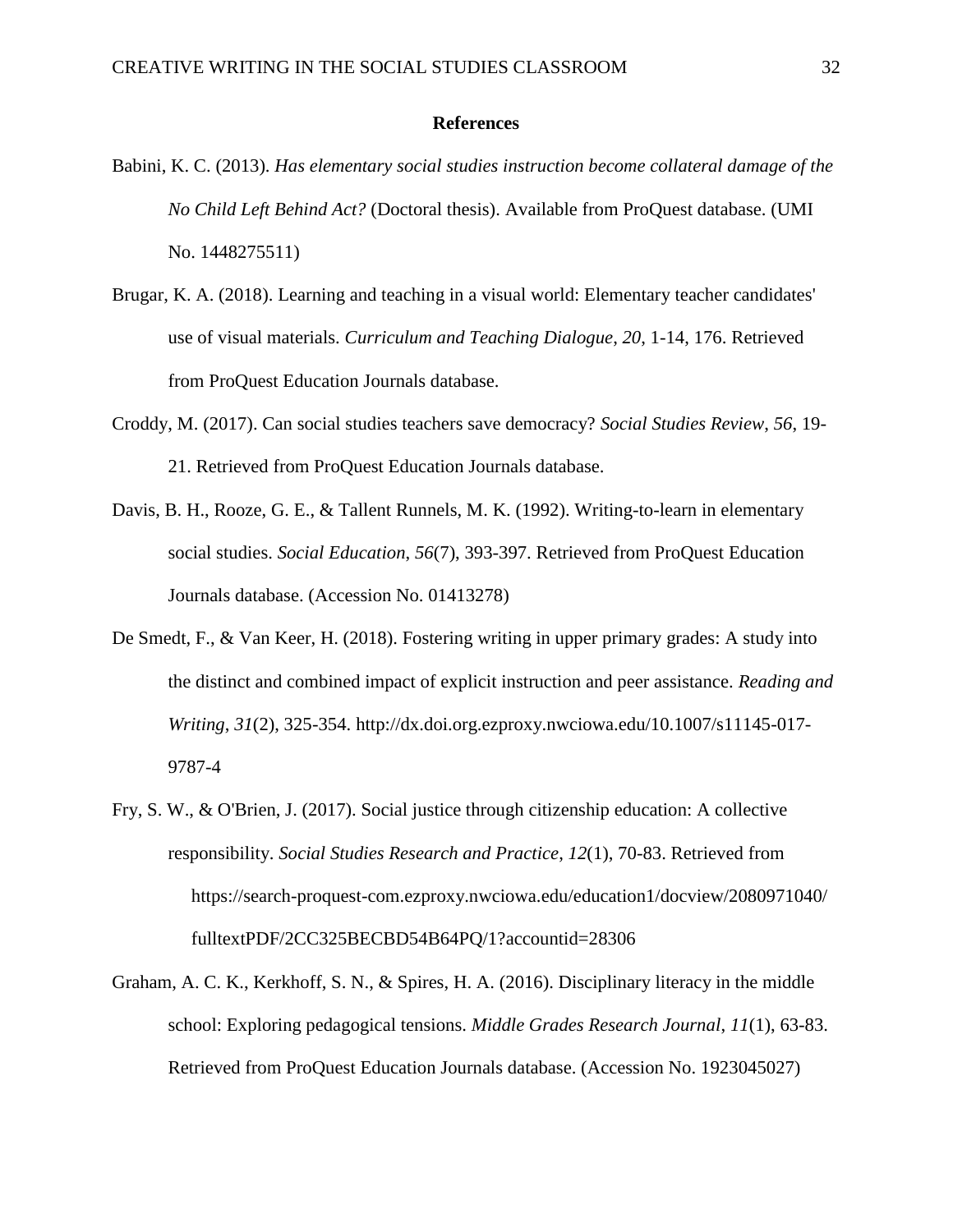- Hutton, L., & Hembacher, D. (2017). Create space for history-social science in elementary classrooms to foster content knowledge, inquiry, literacy, and citizenship. *Social Studies Review*, *56*, 44-50. Retrieved from ProQuest Education Journals database.
- Kaf, O., & Yilmaz, O. U. (2017). Effects of creative drama method on students' attitude towards social studies, academic achievement and retention in Turkey. *European Journal of Educational Research*, *6*(3), 289-298. Retrieved from ProQuest Education Journals database.
- Marrs, S., Zumbrunn, S., McBride, C., & Stringer, J.K. (2016). Exploring elementary student perceptions of writing feedback. *Journal on Educational Psychology*, *10*(1), 16-28. Retrieved from ProQuest Education Journals database.
- Reinhard, R. B. (2014). Social studies and social justice in the context of the Common Core. *Social Studies Review*, *53*, 8-12. Retrieved from https://search-proquestcom.ezproxy.nwciowa.edu/education1/docview/1659797660/fulltext/EF13AEEA93354A D4PQ/1?accountid=28306
- Strachan, S. L. (2016). *Elementary literacy and social studies integration: An observational study in low- and high-SES classrooms* (Doctoral dissertation). Available from ProQuest database. (UMI No. 1790623090)
- Valbuena, R. (2017). It's elementary! Inspiration for young learners. *Social Studies Review*, *56*, 51-54. Retrieved from ProQuest Education Journals database.
- Wilcox, K. C., Jeffery, J. V., & Gardner-Bixler, A. (2016). Writing to the Common Core: teachers' responses to changes in standards and assessments for writing in elementary schools. *Reading and Writing*, *29*(5), 903-928. Retrieved from ProQuest Education Journals database.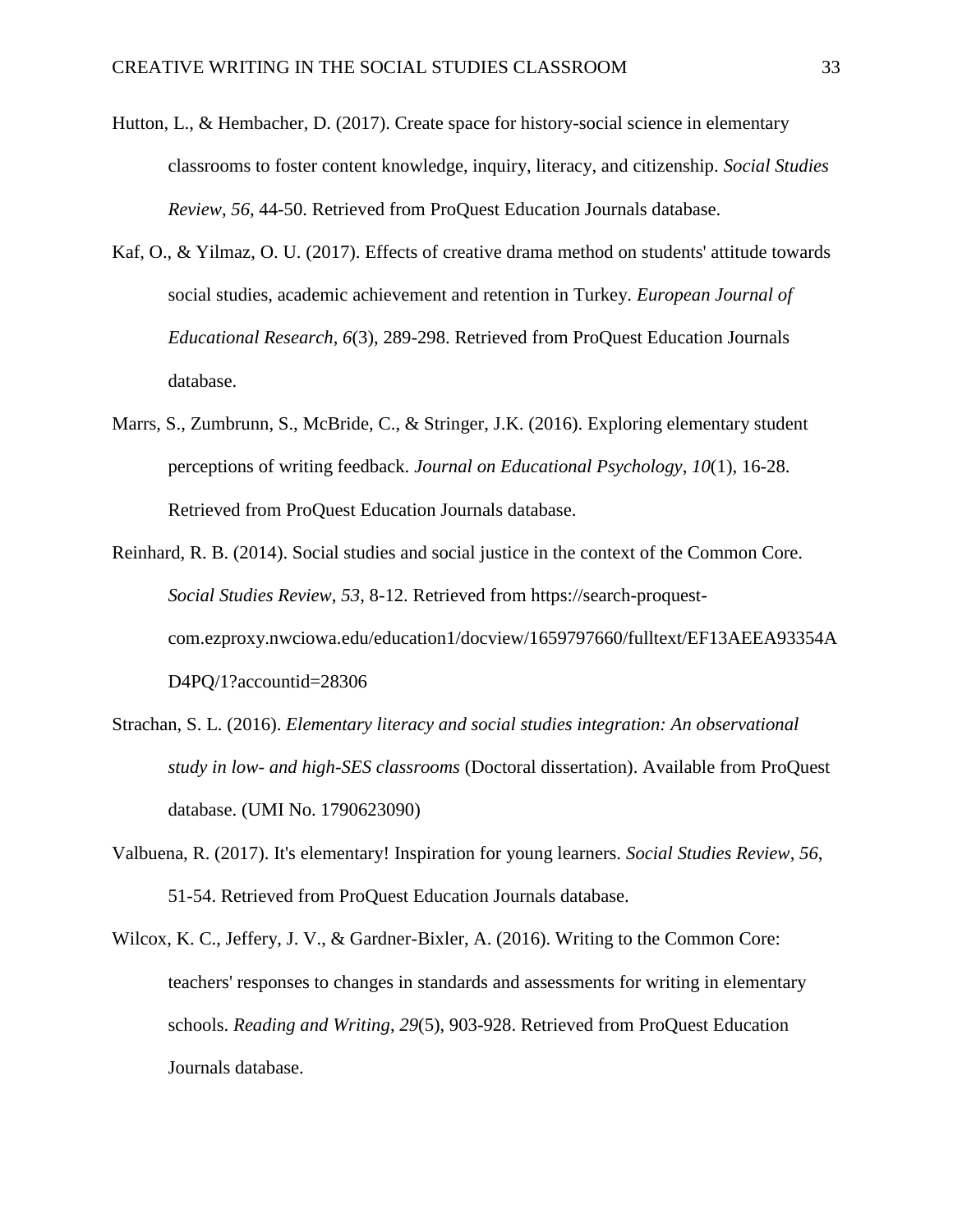Wright-Maley, C. (2016). "Their definition of rigor is different than ours": The promise and challenge of enactivist pedagogies in the social studies classroom. *Cogent Education*, *3*(1). Retrieved from ProQuest Education Journals database.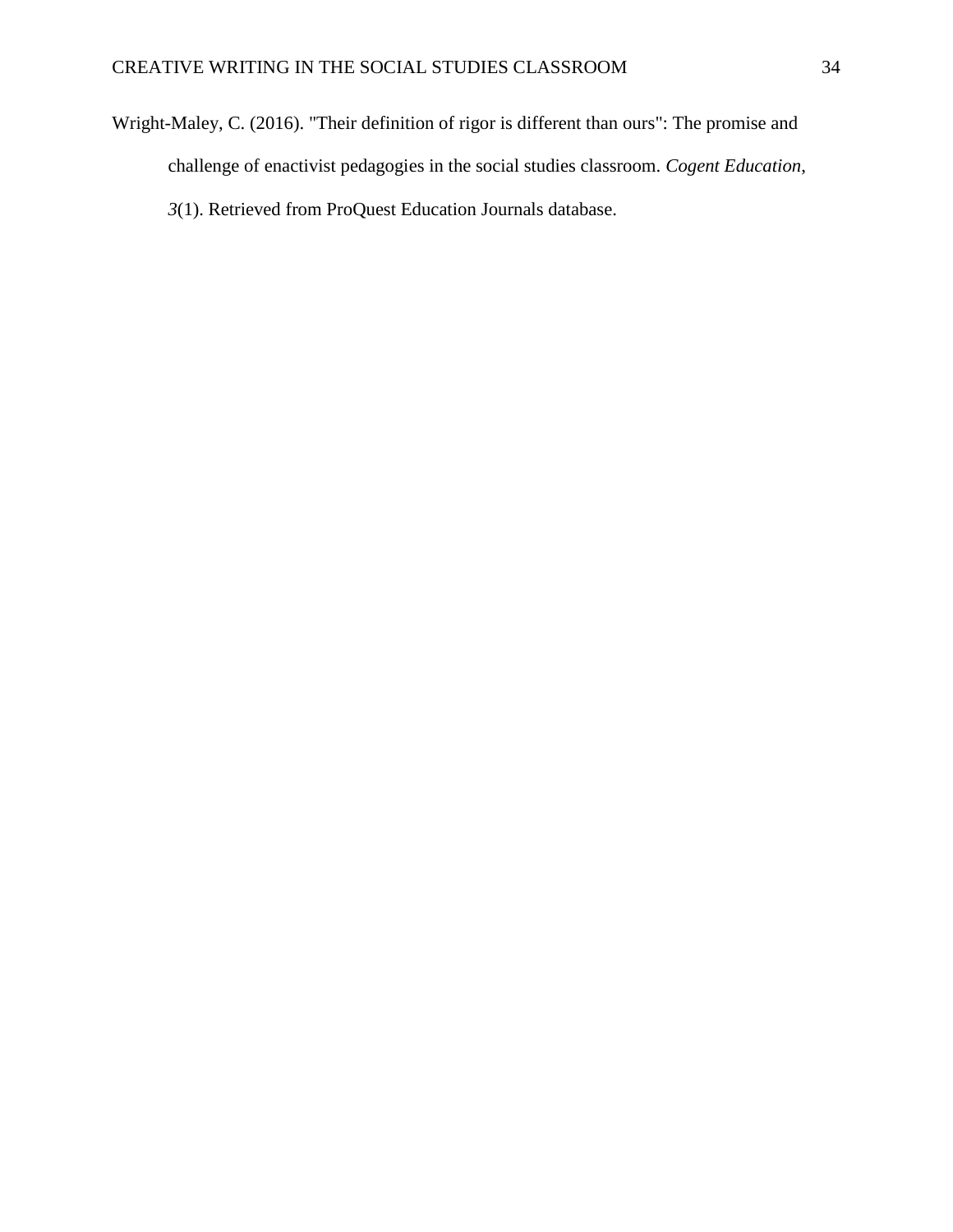## **Appendix A**

# Social Studies Unit 5 Creative Writing A Native American Journal

Imagine that you are a Native American, and European explorers have recently landed on your island. Write an entry in your journal, telling about what you have observed. Your writing should include:

- . A description of the explorers What did they look like? Sound like? Smell like? Use your imagination and lots of sensory details.
- . A story about one interaction with the explorers How did you treat them? How did they treat you and the other members of your tribe?
- A question you have about the explorers and their way of life
- At least 2 areas of conflict that we have discussed in this unit How have these areas of conflict affected you and your tribe already?

Social Studies Unit 5 Creative Writing An Explorer Log

Imagine that you are one of the explorers we've learned about in this unit: Hernán Cortés, Francisco Coronado, John Cabot, or Jacques Cartier. Write an entry in your Explorer Log, telling of your adventures in the New World. Your writing should include:

- Your sponsor country
- . Something that motivated you to explore the New World
- Your main accomplishment
- . At least 2 obstacles that you faced on your journey
- . A description of the Native Americans What did they look like? Sound like? Smell like? Use your imagination and lots of sensory details.
- A story about one interaction with Native Americans How did you treat the Native Americans? How did they treat you and your crew?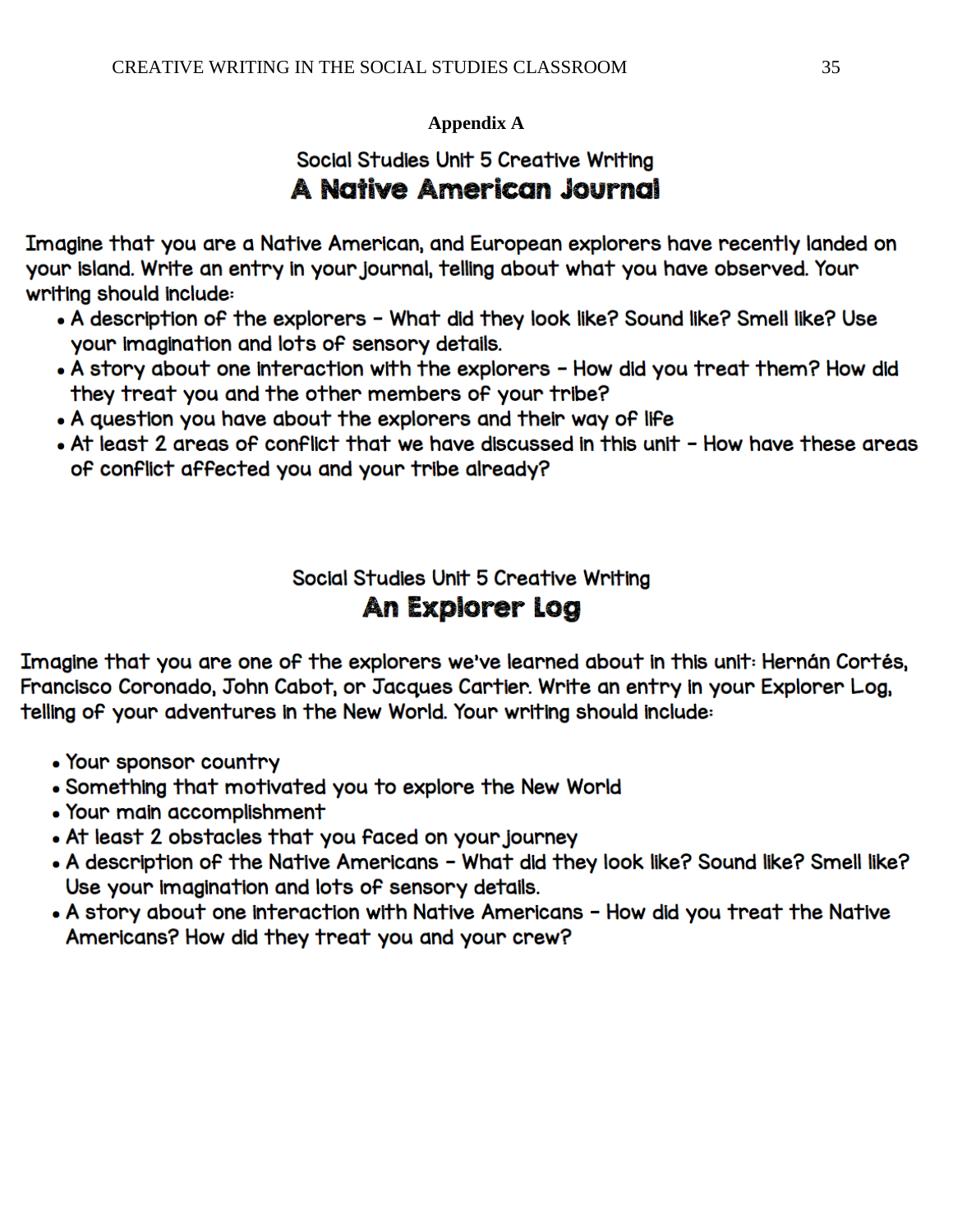#### **Appendix B**

Name: \_\_\_\_\_\_\_\_\_\_\_\_\_\_\_\_\_\_\_\_\_\_\_\_\_\_\_

Social Studies Unit 5 Exit Ticket Routes of Exploration to the New World

- I. This explorer claimed Mexico for Spain:
	- a. Cortes
	- **b** Cabot
	- c. Coronado
	- d. Cartier
- 2. This explorer learned farming techniques from Native Americans in eastern Canada:
	- a. Cortes
	- b. Cabot
	- c. Coronado
	- d. Cartier
- 3. This explorer learned from the Native Americans by bringing a chief back to France:
	- a. Cortes
	- b. Cabot
	- c. Coronado
	- d. Cartier
- 4. What were some of the obstacles faced by the explorers in North America? (List at least 2):

5. What were some of the accomplishments of the explorers in North America (List at least 2):

6. Tell me one area of conflict between the explorers and the Native Americans, and explain how this affected the Native Americans: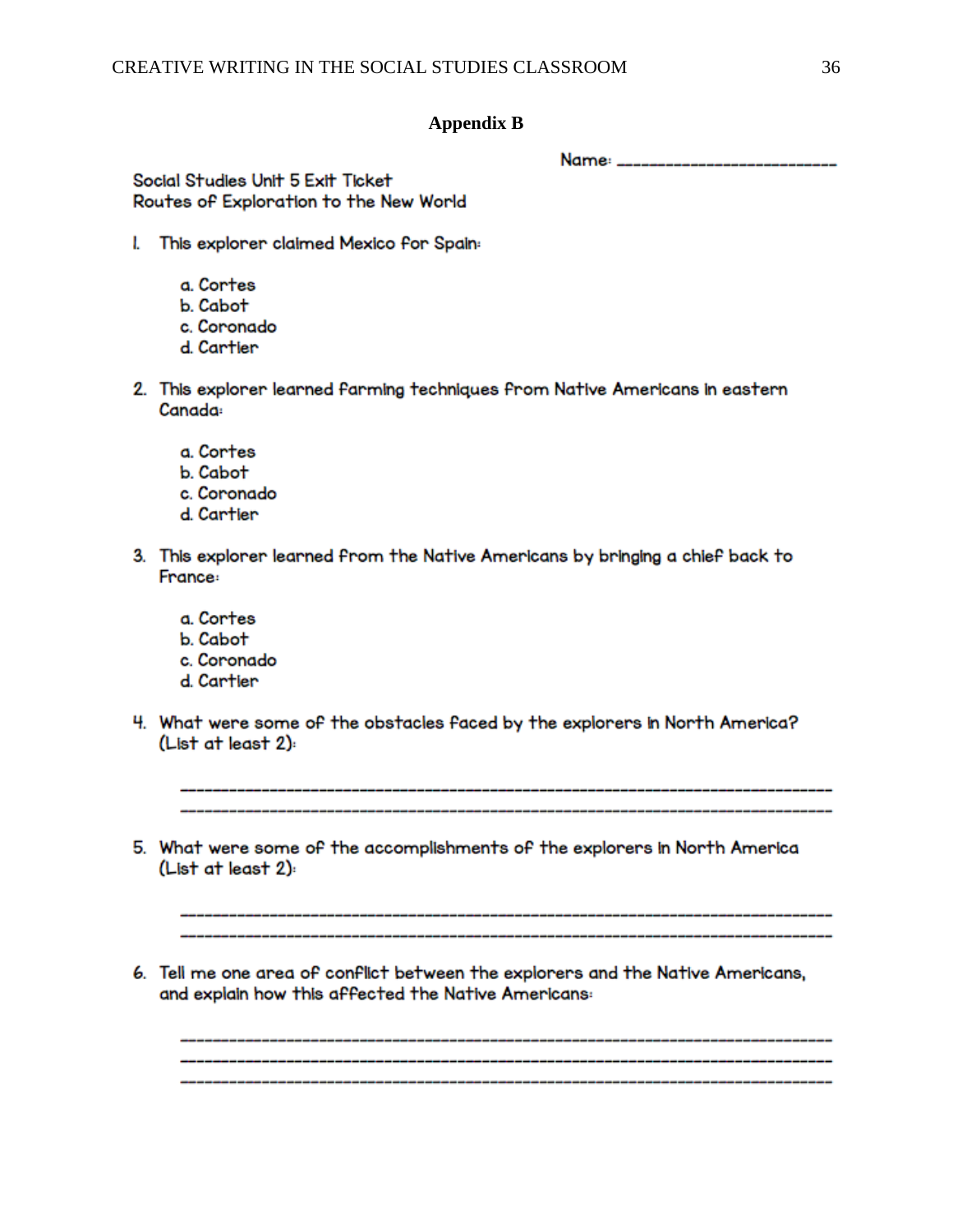# **Appendix C**Social Studies Unit 6 Creative Writing **A Settler's Journal**

Imagine that you are one of the Jamestown settlers. Write an entry in your journal, telling about your experience. Write 2 or 3 paragraphs describing about a day in your life, and describe your thoughts and feelings as you do so. Your writing should include:

- A few reasons you left England (push factors)
- . A few reasons you wanted to live in the New World (pull factors). Have you actually found any of those pull factors since moving to Jamestown?
- . Some of the problems you faced when you first established the settlement at **Jamestown**
- Some of the reasons Jamestown is growing and prospering now